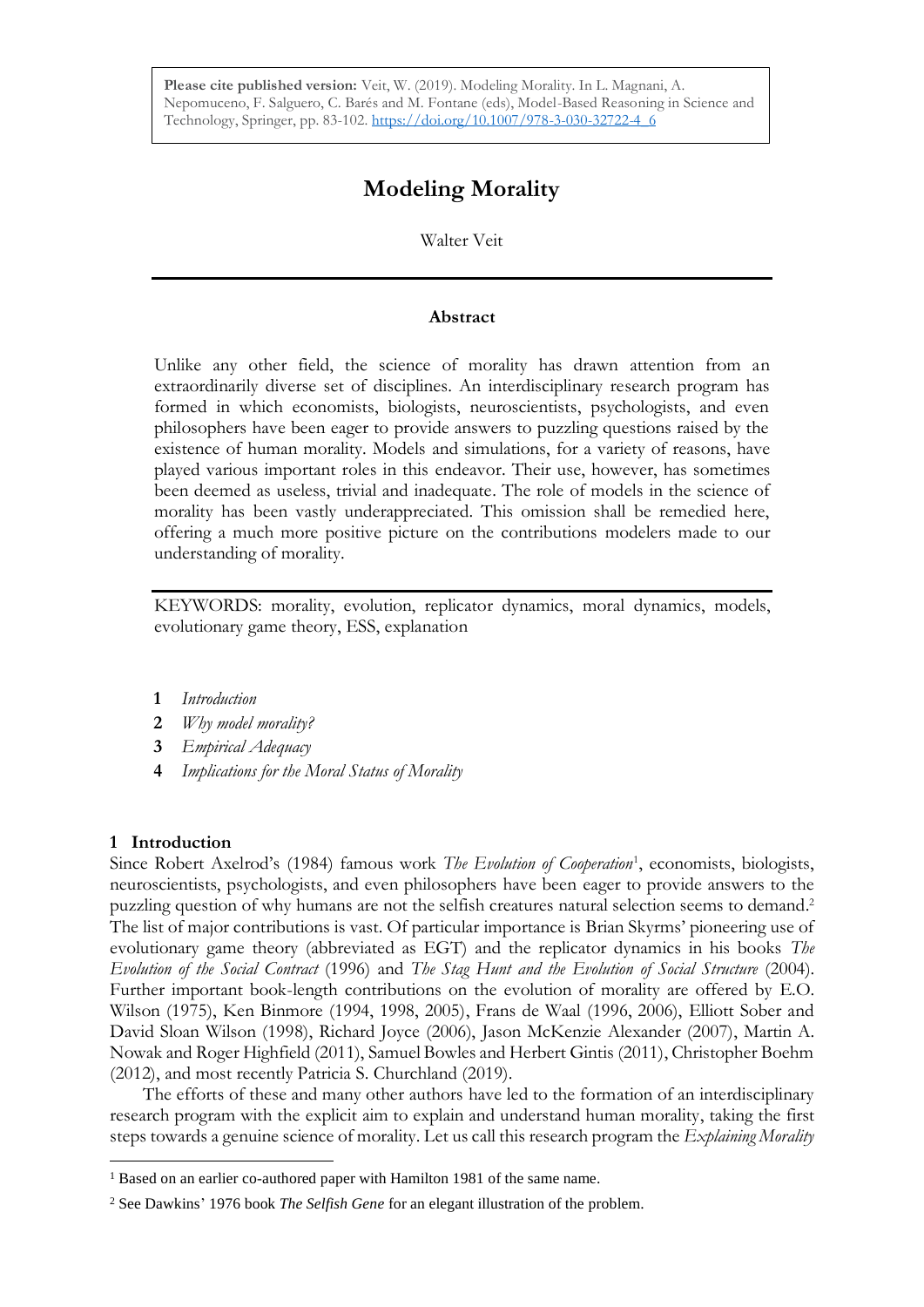*Program* (**EMP)**. For a variety of reasons, models, such as those provided by Skyrms, have played a very important role in this endeavor, the most illustrative reason being the simple fact that behavior does not fossilize. Models and simulations *alone*, however, have been doubted by many to provide much of an explanation when it comes to human morality. The work of modelers in the **EMP** has been underappreciated for a number of reasons that can roughly be grouped together in virtue of the following three concerns: (i) the complexity of the phenomenon, (ii) the lack of empirical support, and perhaps the most threatening criticism being (iii) the supposedly nonreducible normative dimension morality embodies. 3 In this paper, I shall argue that this underappreciation is a mistake.<sup>4</sup>

Though interdisciplinarity has played a crucial role in the advancement of our moral understanding; it has led to an underappreciation of the role and contribution that highly abstract and idealized models have played. Many responses to the modeling work within the **EMP** are characterized by eager attempts to draw lines in the sand, i.e. determine prescriptive norms that would limit the justified use or misuse of such models. <sup>5</sup> These criticisms range from sophisticated ones, perhaps the most convincing one offered in Levy (2011) to rather naïve criticisms such as those offered in Arnold (2008). The latter goes so far as to label such models as useless, trivial and inadequate. In a harsh review of Arnold (2008), Zollman (2009) criticized Arnold's arguments against the use of models, deeming them unconvincing and exceedingly ambitious. Modelers may very well be tempted to attack Arnold as a straw-man and conclude that the criticism of models for the evolution can easily be debunked. However, such an approach would ignore the more sophisticated arguments that have been offered.

For the purposes of debunking the strongest arguments against such models, any mention of Arnold's (2008) criticism hardly deserves mention here. Arnold is by no means alone, however. His mistakes illustrate a shared pattern that can be found, though in a much weaker form, across the literature. It is a sort of a priori skepticism and perhaps dislike among philosophers and more experimentally oriented scientists, about the role of models in science. This skepticism is one I hope to at least partially dispose of here.<sup>6</sup> I shall demonstrate that models for the evolution of morality are neither too simplistic, nor do they lack empirical data to provide us with genuine explanatory insights. Recent advances in the philosophical literature on models, especially on model pluralism and the role of multiple models, should allow us to recognize not only such often exaggerated limitations but also the *strengths* of models in the **EMP**. <sup>7</sup> The latter of which have often been underappreciated, while the former have been overstated. This omission shall be remedied here.

In order to demonstrate a number of conceptual mistakes made in the literature, I shall largely draw on Jason McKenzie Alexander's (2007) book, *The Structural Evolution of Morality*, offering perhaps the most extensive modeling treatment on the evolution of morality. Building on previous work by his former supervisor, Brian Skyrms (1996; 2004), Alexander analyzes a large scope of

<sup>3</sup> See Rosenberg & Linquist 2005; Northcott & Alexandrova 2015; Nagel 2012 respectively as examples for each.

<sup>4</sup> The EMP has faced similar criticism itself, relating not only to mathematical models but towards scientific explanations of morality at large. My goal here is only to provide a defence of the models used in this research program. I suggest, however, that if my attempt succeeds the entire EMP justifies its status as a genuine science of morality. Nevertheless, see FritzPatrick 2016 for a recent overview of EMP critics and defenders alike.

<sup>5</sup> See D'Arms 1996, 2000; D'Arms et al. 1998; Rosenberg & Linquist 2005; Nagel 2012; Northcott & Alexandrova 2015; Arnold 2008; Kitcher 1999; Levy 2011, 2018.

<sup>6</sup> Godfrey-Smith 2006, for instance, diagnoses a general distrust among philosophers in respect to "resemblance relations [of models] because they are seen as vague, context-sensitive, and slippery" (p. 733). Similarly Sugden 2009 has argued that models work by a form of induction "however problematic [that] may be for professional logicians" (p. 19).

<sup>7</sup> See Knuuttila 2011; Muldoon 2007; Wimsatt 2007; Weisberg 2007a, 2013; Ylikoski & Aydinonat 2014; Lisciandra 2017; Aydinonat 2018; Grüne-Yanoff & Marchionni 2018.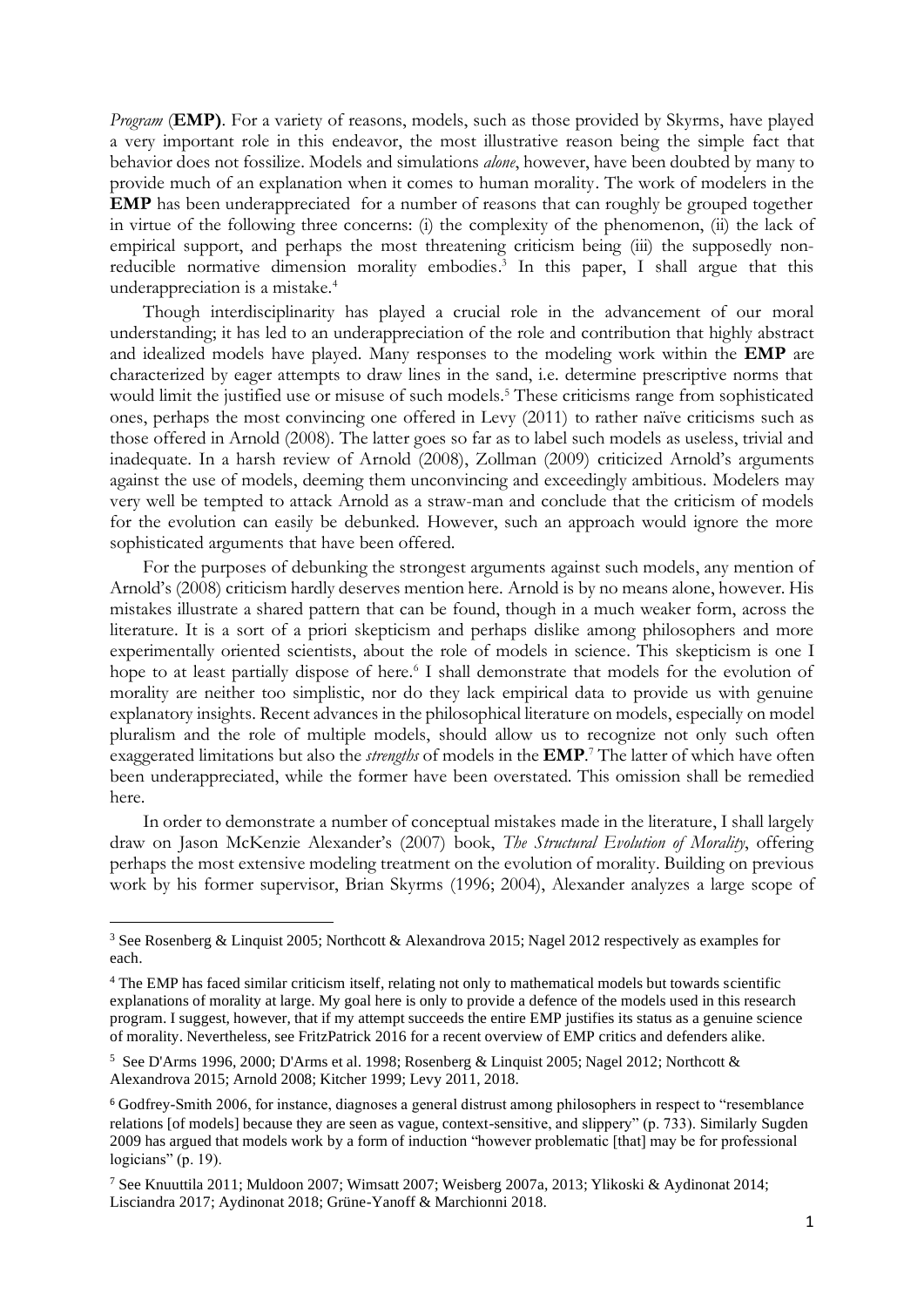exceedingly complex and arguably more realistic models, in order to illuminate the requirements and potential threats to the emergence and spread of moral behavior. <sup>8</sup> He concludes that morality can be explained by a combination of evolutionary game theory (abbreviated as **EGT**), together with a theory of bounded rationality and research in psychology. In doing so, he attempts to answer two distinct questions: (i) how could something as altruistic as human morality emerge and (ii) how did it persist against the threat of cheaters?

For the purposes of this paper, Alexander's (2007) book serves as a highly attractive case study for two reasons. Firstly, Alexander's contribution relies solely on highly abstract and idealized models of precisely the form often criticized as too simplistic to provide us with genuine insights for phenomena as complex as human morality. Secondly, while economists, psychologists, biologists, neuroscientists, and even political scientists have provided substantial contributions to the **EMP**, philosophers have offered distinct and extremely valuable insights by drawing conceptual distinctions.<sup>9</sup> As both a modeler and philosopher, Alexander treads very carefully only suggesting possible insights, his book may provide. At times, he even underestimates his own scientific contribution, arguing that it does not tell us much, if anything, without the supplementation of much more empirical data. One may regard such humility as a virtue, but at times, even an unbiased reader may get the impression that Alexander himself sees his contribution as superfluous. However, all of this humility seems to be thrown overboard in the very end of his book, where he discusses and suggests implications of the **EMP** for our understanding of morality itself, vindicating the 'objective status' of morality. Nevertheless, despite giving in too much to the criticisms of the program, Alexander avoids several pitfalls that might obscure our understanding of the epistemic contribution such models can provide. Here I shall shed a much more positive light on the role of models in the **EMP**, or as it sometimes referred to as: the study of *moral dynamics*. 10

The structure of this paper corresponds roughly to the three concerns raised against the role of models in the **EMP** illustrated above. Firstly, in **Section 2,** I discuss Alexander's contribution and explore the most important question within the literature, i.e. why model morality? In **Section 3,** I respond to concerns regarding their empirical adequacy, before finally, in **Section 4,** I cast doubt on the possibility of vindicating the objective status of moral norms *via* the **EMP** and conclude the discussion.

#### **2 Why model morality?**

Evolutionary explanations of morality have been of scientific interest, since at least Darwin. Proto-Darwinian explanations, however, have been around for a long time. As Hegselmann (2009) points out, the **EMP** has a long scientific tradition going back as far as ancient Greece. Protagoras, in one of Plato's dialogues, provides perhaps the first scientific explanation of morality as a set of norms and enforcement agencies being an invention of humanity to escape a Hobbesian state of nature.<sup>11</sup> Couched in terms of a myth, we may treat this as a mere just-so story. Much later, David Hume came astonishingly close to providing a Darwinian explanation of morality himself. <sup>12</sup> Hegselmann and Will (2013) determine four key components to Hume's proto Darwinian account: a pre-societal human nature with confined generosity, the invention of artificial values to be reinforced and

<sup>8</sup> To some extent one may treat his contribution as an extended robustness analysis of Skyrms' prior work. This would not do justice to Alexander's contribution, however.

<sup>9</sup> Richard Joyce's 2006 book *The Evolution of Morality* offers perhaps the most valuable contribution in this regard.

<sup>10</sup> See Hegselmann 2009.

<sup>&</sup>lt;sup>11</sup> Plato. 1961. Protagoras. In: Hamilton E, Huntington C (eds) The collected dialogues of Plato. Princeton University Press, Princeton.

<sup>&</sup>lt;sup>12</sup> Hume, D. 1998. An enquiry concerning the principles of morals (ed by Beauchamp TL). Oxford University Press, Oxford.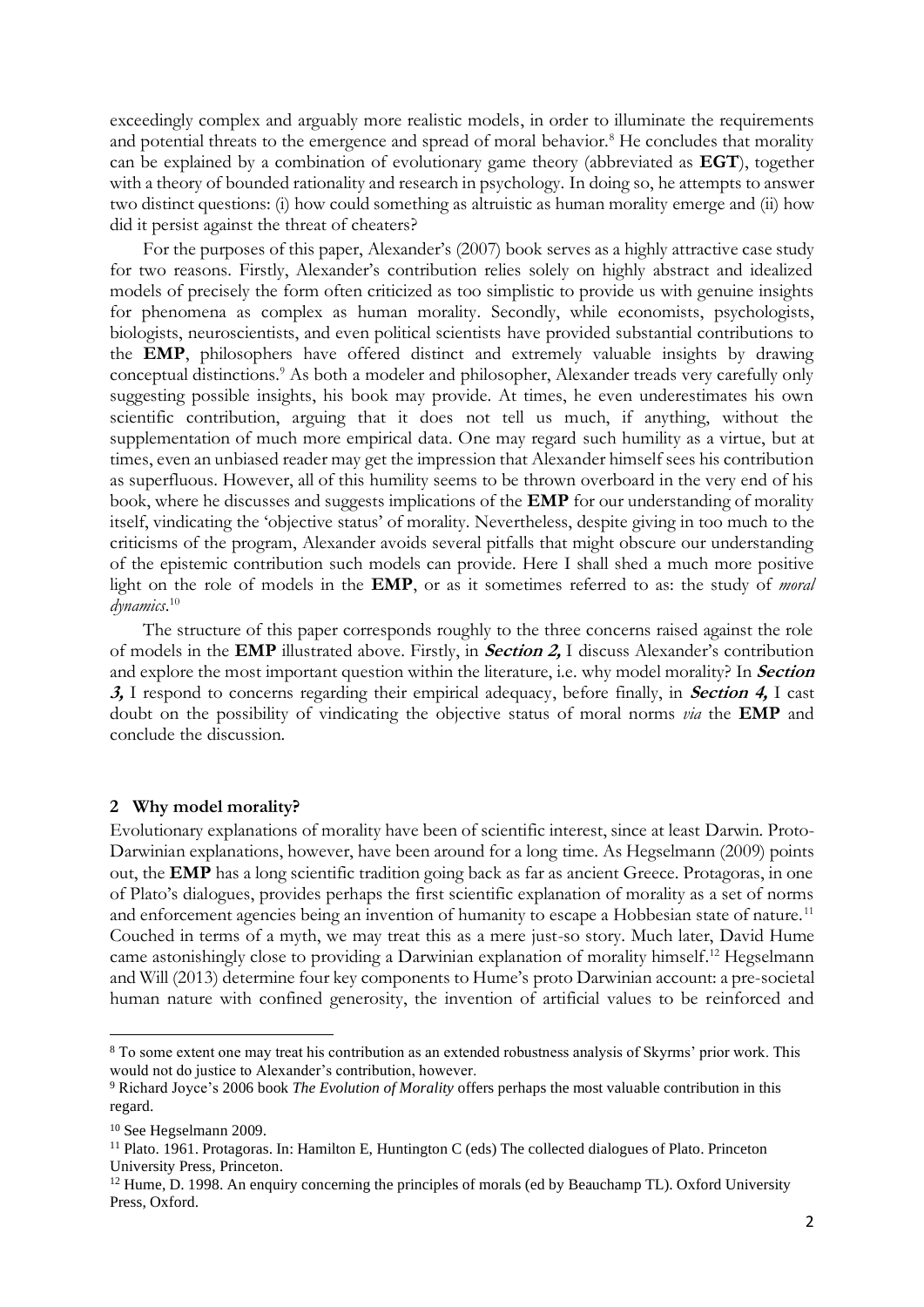internalized through approval and disapproval of others, division of labour reaping the benefits of cooperation and trust and the "invention of central authorities that monitor, enforce, and eventually punish behaviour" (p. 186) already much more sophisticated but still similar to the myth of Prometheus and Epimetheus told by Protagoras. These accounts, a mere story and myth in the case of Protagoras and in the case of Hume an informal suggestion of a how-possibly explanation leave much to be desired, but they were, nevertheless, the best explanations available at the time. Luckily it didn't take two millennia for the next advancement. Richard Joyce (2006) in his book *The Evolution of Morality*, argues that "less than a century after Hume's death, Darwin delivered the means for pushing the inquiry into human morality further" (p. 228) filling out a gap Hume could only describe as *nature*. Charles Darwin, of course, himself suggested that the origin of morality can be explained with his theory:

It may be well first to premise that I do not wish to maintain that any strictly social animal, if its intellectual faculties were to become as active and as highly developed as in man, would acquire exactly the same moral sense as ours. In the same manner as various animals have some sense of beauty, though they admire widely different objects, so they might have a sense of right and wrong, though led by it to follow widely different lines of conduct. If, for instance, to take an extreme case, men were reared under precisely the same condition as hive-bees, there can hardly be a doubt that our unmarried females would, like the worker-bees, think it a sacred duty to kill their brothers, and mothers would strive to kill their fertile daughters; and no one would think of interfering. Nevertheless, the bee, or any other social animal, would gain in our supposed case, as it appears to me, some feeling of right or wrong, or a conscience. (1879, p. 67)

This, of course, is still, 'just' a how-possibly explanation or as critics like to call them a just-so story. It should be clear that from Protagoras over Hume to Darwin, significant improvements in the explanation of morality have been made with more and more gaps being closed. Explanations come in degrees, and this research program is providing better and better explanations, and perhaps the best for the moment. Unfortunately, it took a while until informal evolutionary explanations resting on the good for the species were replaced with formal **EGT** models showing that the origin of moral behavior is not much of a mystery after all. Skyrms (1996) was the first to apply evolutionary game theory to unpack Hume's account in a formal manner, with others following in the creation of new models and simulations. <sup>13</sup> These sets of models strengthen our confidence that morality could have evolved in a way envisioned by Hume and Darwin, providing considerable explanatory power, even though empirical work has, hitherto, been largely left out of the picture. Even the work of moral philosophers in this Humean research program has been very empirical and guided by science trying to unpack the idea of morality being a mere artefact (see Mackie 1977; Joyce 2001, 2006) being a case in point for the division of labor between philosophers, modelers and empirical researchers. Modelers such as Skyrms simply continue an old philosophical school of thought with the modern tools of science, a move that ought to be encouraged.

Before engaging in a more detailed analysis of our case study, i.e. the models Alexander (2007) provides, I shall take on his last chapter titled "Philosophical reflections" where he explores the philosophical implications of his models. Though the appearance of moral behavior in Alexander's models is rather robust and remains stable even in the face of defectors, more he argues needs to be said in order to draw inferences about human morality. Quoting Philip Kitcher, Alexander (2007, p. 267) highlights a general problem for evolutionary explanations of morality:

[I]t's important to demonstrate that the forms of behaviour that accord with our sense of justice and morality can originate and be maintained under natural selection. Yet we should also be aware that the demonstration doesn't necessarily account for the superstructure of concepts and principles in terms of which we appraise those forms of behaviour. (Kitcher 1999)

In response, Alexander introduces a distinction between "thinly" and "thickly" conforming to morality. Though an individual's action may conform thinly with morality, e.g. fair sharing, the

<sup>13</sup> See Alexander 2007; Hegselmann and Will 2010, 2013.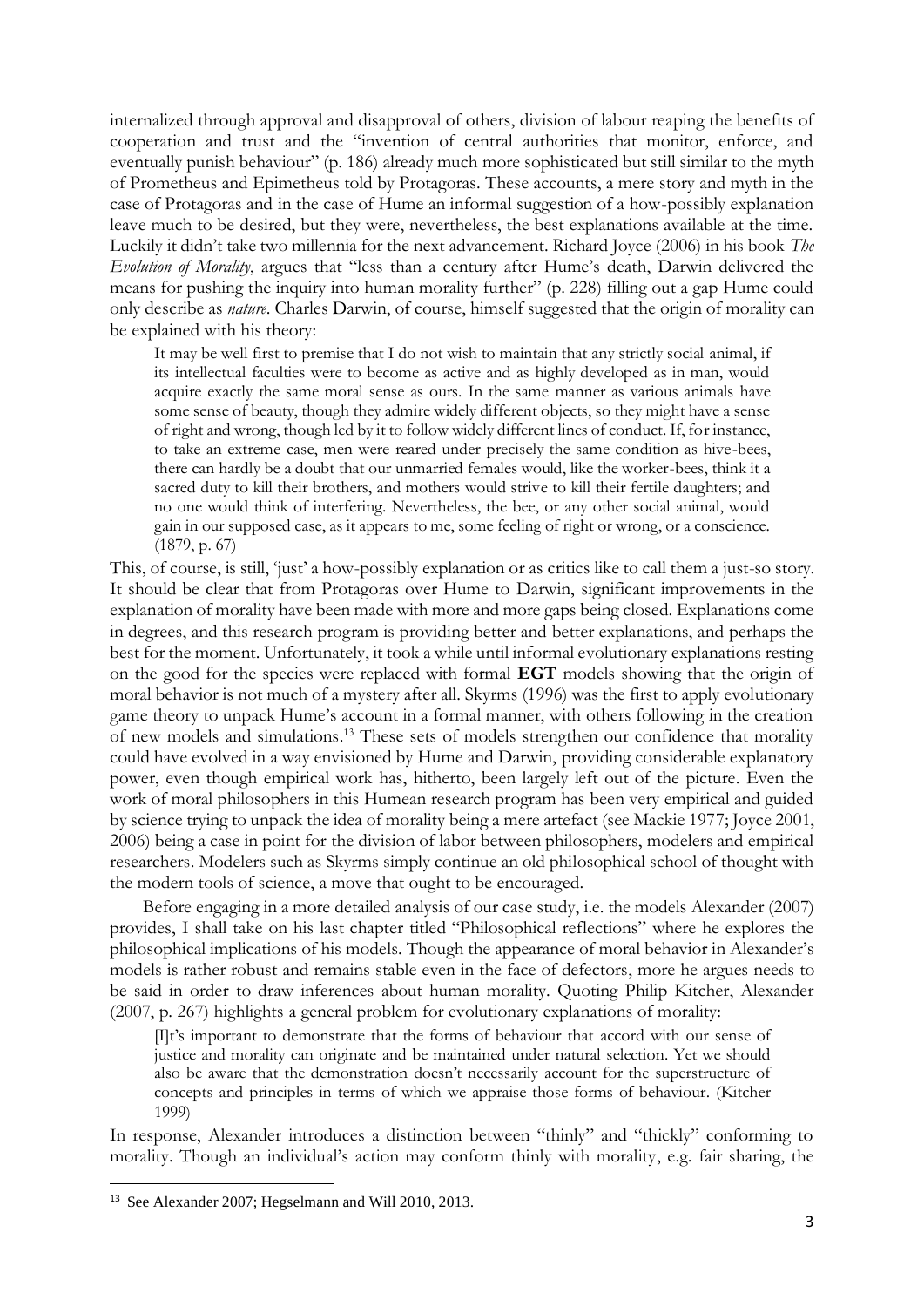individual may fail "to hold sufficiently many of the beliefs, intentions, preferences, and desires to warrant the application of the term [']moral['] to his or her action" (2007, p. 268). In contrast, thickly conforming to morality satisfies sufficiently many of these conditions. If someone acts 'morally' out of purely selfish reasons, we may not want to call such behavior moral, e.g. someone giving to the poor in order to improve their reputation. Akin to Kant, it is the distinction between behavior in compliance with morality or acting out of the right, i.e. moral reasons.

When evolutionary game theory models are used to simulate the emergence and persistence of moral behavior we only observe the "frequencies and distribution of strategies and, perhaps, other relevant properties" (Alexander 2007, p. 270). What is lacking here is the role of psychology, perhaps even neuroscience, in the production of such moral behavior. Even if we allow for very complex strategies, such as those submitted to Axelrod's (1984) computer tournament, they still allow for a purely behavioral interpretation.

This problem lies at the core of attempts to model the evolution of morality. Critics argue that a complete explanation for the evolution of morality requires an understanding of the internal psychological mechanisms that produce such moral behavior. Alexander concedes to this criticism, suggesting to enrich these models with "non-strategic, psychological elements" (p. 273). He grants that **EGT** alone is not sufficient for an evolutionary explanation of morality, but that "together with experimental psychology and recent work in the theory of bounded rationality [...] some of the structure and content of our moral theories" can be explained "by working in tandem" (p. 274). This position, of course, is a much weaker one than to claim that **EGT** *alone* could provide genuine insights into the origins of morality.

But even if, as I suggest, **EGT** might be sufficient to explain much of our moral behavior, Alexander aims at more. First of all, as Kitcher suggests, evolutionary game theory enables the important identification of behavior that maximizes long-run expected utility or fitness. A second step then is required to explain the motivational structures which are "actually *producing* this behavior in boundedly rational individuals" (2007, p. 275). Here Alexander identifies two mechanisms. First, the moral sentiments bringing about motivation to act, and secondly, moral theories instructing us "how to act once we have been motivated to do so" (275). Therefore, Alexander argues, it is precisely because we are boundedly rational that the "outcome produced by acting in accordance with moral theory are such that they tend to maximize our expected utility over the lifetime of the individual" (p. 275). Rationality requires us to rely on heuristics, and these luckily, according to Alexander, are often moral heuristics such as a fair split and cooperation. 14

In analyzing the influence of moral heuristics on our thinking, Alexander, based on a distinction by Sadrieh et al. (2001), discusses three separate roles that moral heuristics play in our thinking. Firstly, moral heuristics limit our set of options, e.g. not even considering to poison the dog of our neighbor, even though his barking may disturbs one's sleep. Secondly, moral heuristics guide our information search, i.e. what we need to consider before making a judgement. Thirdly, but closely related to the second point, moral heuristics "tell us when to terminate an information search" (p. 277). When we find out that someone killed a human infant for fun, it is sufficient for a moral judgement regardless of any additional information. Daniel Dennett (1996) has defended a similar position on moral judgements, calling them *conversation-stoppers* for otherwise costly debates. Relatedly, Alexander makes the rather contentious claim, that though we use moral reasoning, moral theories have their form precisely because they track "long-run expected utility" (p. 278). The key to the evolution of morality he argues "lies in the fact that we all face repeated interpersonal decision problems – of many types – in socially structured environments" (p. 278), hence the *structural* evolution of morality.

As "the science of morality is only in its infancy" (p. 281) there must remain some unanswered questions in our current explanation, however and I agree here with Alexander, this "is no reason why we should not make the attempt" (p. 282). Akin to primates, evolution equipped us with

<sup>&</sup>lt;sup>14</sup> See Veit et al. (2019) for an analysis of the 'Rationale of Rationalization'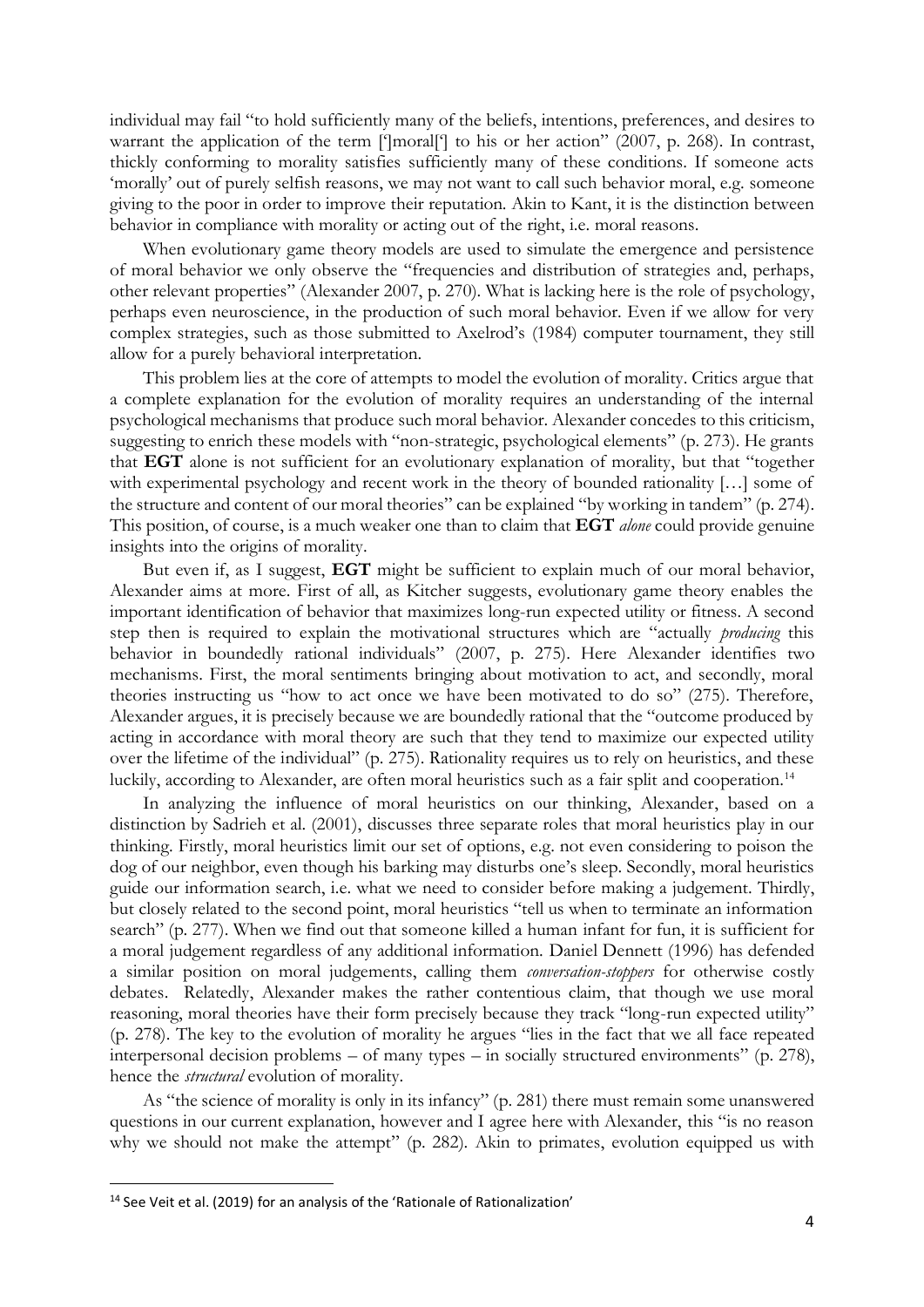"emotions and other cognitive machinery" (p. 284), in order to solve interdependent decision problems, such as those arising in the prisoner's dilemma, the stag hunt, and the divide the cake game. Rosenberg makes a similar argument and extends it to love, as the "solution to a strategic interaction problem" (2011, p. 3). Analogously, the mere fact that love is an evolved response does not have to undermine our conviction that the feelings and intentions associated with it are not genuine or worthy of pursuit. The same may hold for morality. Emotions and our cognitive machinery is the raw material evolution had to use in order to solve more complex problems humans were increasingly facing, e.g. trust and the introduction of property rights. <sup>15</sup> With the evolution of language, this arms race in human evolution could only gain speed. We do not know yet which of our moral attitudes are hard-wired and which are culturally acquired, but that is obviously no reason not to ask the question. As we shall see, many of the EGT models used by Alexander, Skyrms, and others allow for both a cultural and biological interpretation. As cultural evolution operates at a much higher speed; however, many modelers such as Alexander (2007) give them a cultural interpretation.

Establishing the motivation for his models, Alexander henceforth, turns to the evidential support for evolutionary explanations of morality, in order to turn them into more than 'just-so stories', i.e. evolutionary explanations without empirical evidence. Evolutionary explanations are often faced with the criticism of providing nothing more than 'just-so stories', i.e. historical accounts without any empirical evidence in their favour. For Charles Darwin, it was very important to collect plentiful evidence for his theory of natural selection and biologists to this day continue to accumulate corroborating evidence. However, when biologists try to explain the occurrence of a certain behavior or a phenotype in general, they often start by hypothesizing how the trait could be adaptive. This research program is often criticized as a sort of *Panglossian adaptationism*, i.e. assuming the adaptiveness of a trait without further evidence.<sup>16</sup> Though Alexander only considers two experiments, (see Yaari and Bar-Hillel 1984; Ken Binmore et al. 1993), they are highly suggestive that our conception of fairness is somewhat flexible and strongly correlates with the outcomes our own group receives. Though a philosophical review of the vast literature on moral experiments should be undertaken, it is beyond the scope and purpose of this paper, which is merely concerned with attempts to model morality.<sup>17</sup> Nevertheless, the just-so story critique has evolved into a term of abuse used against all kinds of model-based explanations. In this paper, I shall attempt to argue against this commonplace treatment and highlight the wealth and diversity models can provide in the **EMP**.

Though brought up as a game theorist, Alexander recognizes the weakness in the assumptions of standard rational choice theory. In order to avoid charges of unrealisticness, Alexander's models for the evolution of moral behavior make no strong rationality assumptions; rather he uses models of bounded rationality combined with evolutionary game theory to account for the evolution of morality. Sugden anticipated as much in a paper on the evolutionary turn in game theory stating that the "theory of human behaviour that underlies the evolutionary approach is fundamentally different from that which is used in classical game theory" (2001, p. 127), with far less contestable rationality assumptions, though similar in their mathematical formulation. In short: Alexander treats bounded rationality theory as descriptively superior to standard rational choice theory.

However, with the threat of only providing so-called *just-so stories*, evolutionary explanations, in general, are often dismissed by pointing to the multiplicity of evolutionary accounts we could give for the appearance of a phenomenon. These objections, however, miss the mark when they supposed to show that evolution plays no part in explaining morality. Alexander's former supervisor, Brian Skyrms, himself working on the evolution of social norms makes this criticism of just-so story charges explicit: "Why have norms of fairness not been eliminated by the process of evolution? […] How then could norms of fairness, of the kind observed in the ultimatum game,

<sup>&</sup>lt;sup>15</sup> Here the often drawn distinction between biological and psychological altruism plays an important role.

<sup>16</sup> See Gould and Lewontin 1979 for their famous critique of adaptationism.

<sup>&</sup>lt;sup>17</sup> See Kagel, J. H. & Roth, A. E. 1998 for an overview of such studies in experimental economics.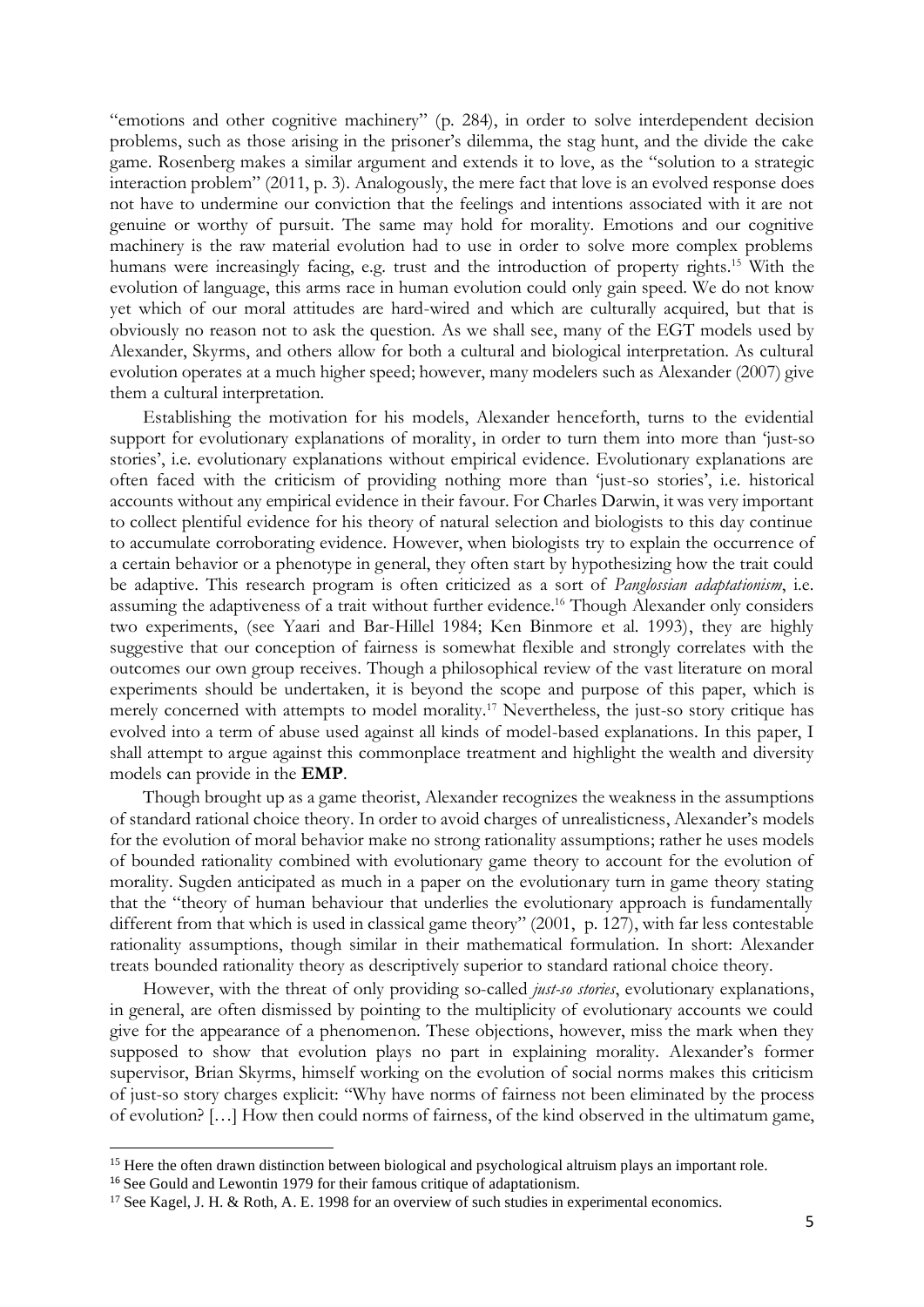have evolved?" (1996, p. 28). In this section, I argue that such criticism is highlighting something important that Robert Sugden (2000; 2009) tries to capture in his work on model-based explanations. Though very similar arguments have been made by Giere (1988, 1999), Godfrey-Smith (2006), Weisberg (2007b, 2013), and Levy (2011), Sugden's work serves as an elegant illustration of Alexander's aims for at least two reasons: (i) Sugden's account is partially motivated by evolutionary game theory models used in both economics and biology, and (ii) his 'credible world' terminology maps neatly onto the justifications, goals, and inferences Alexander is drawing himself.

Models, Sugden (2000, 2009) argues are parallel worlds, artificially created, which can be used to draw inductive inferences to the real world. At least he argues, such is the practice in economics and biology. In both of these fields, phenomena are complex and can be multiply realized by different mechanisms. This is why, Sugden argues, we need induction to bridge the gap between the model world and the real world, even though he grants that this may seem unappealing to some philosophers. A model here, in virtue of its idealizations, is a sort of fictional entity that enables us to draw inductive inferences about the real world via similarity relations to the 'model world'. Hence, Sugden argues, modelers aim to create 'credible worlds' that we *could imagine being real*. It is not truth *per se* that is aimed for, but rather a sort of credibility that is deemed able to tell us something about the real world we live in. To do so modelers, are required to provide us with relevant similarities between what is happening in the model and what could be going on in the real world, perhaps requiring a sort of elaborative story or narrative linking the two. In the following, I argue that Alexander's contribution to the **EMP** consists in the construction of such 'credible worlds' from which we can draw inductive or abductive inferences to the real world.<sup>18</sup>

Analyzing the phenomena cooperation, trust, fairness and retribution, Alexander (2007) conducts his project by exploring different and increasingly complex models in which he wants to explore the evolution of morality.<sup>19</sup> He goes on to employ five models, i.e. replicator dynamics, lattice models, small-world networks, bounded-degree networks and dynamic networks each introducing more and more elaborate forms of population structure back into the picture and increasing the realism of his models. He analyses four different dimensions of morality, i.e. cooperation, trust, fairness and retribution amounting to a set of twenty models, each having their robustness tested in several iterations. Each of these models alone seems to tell us very little about the real world. Taken together, however, this extensive set of robust models supports Alexander's assertion that population structure plays a very important role in the evolution of morality.

First, he starts with a simple model used in evolutionary biology and increasingly the social sciences, i.e. the replicator dynamics. As already alluded to, **EGT** allows for both biological and cultural interpretations explaining the interdisciplinary interest in **EGT**. While the biological form of these models treats replication as (biological) inheritance, replication has to be interpreted as some form learning or imitation in a cultural setting. Replicator dynamics (RD) are an attempt to model the relative changes of strategies in a population. Again, these can be either instantiated biologically or culturally. Strategies with higher fitness than the population average prosper and increase their share in the population, while those with lower fitness are driven to extinction. RD in the biological setting are thus an attempt to model the dynamics of reproduction and natural selection. The following is the continuous replicator dynamics equation:

$$
\frac{dx_i}{dt} = [u(i, x) - u(x, x)] * x_i
$$
 (Weibull, 1995, p. 72) (1)

<sup>&</sup>lt;sup>18</sup> I treat abduction, i.e. inference to the best explanation, here similar to Sugden 2009 as a form of induction. Others do not share this view, instead arguing that eliminative induction is a form of IBE e.g. Aydinonat 2007, 2008. However, I have no bone to pick in this debate. What conception one holds does not impact the validity of the arguments presented here.

<sup>&</sup>lt;sup>19</sup> See Gelfert 2016 for a recent discussion of the various exploratory functions of models.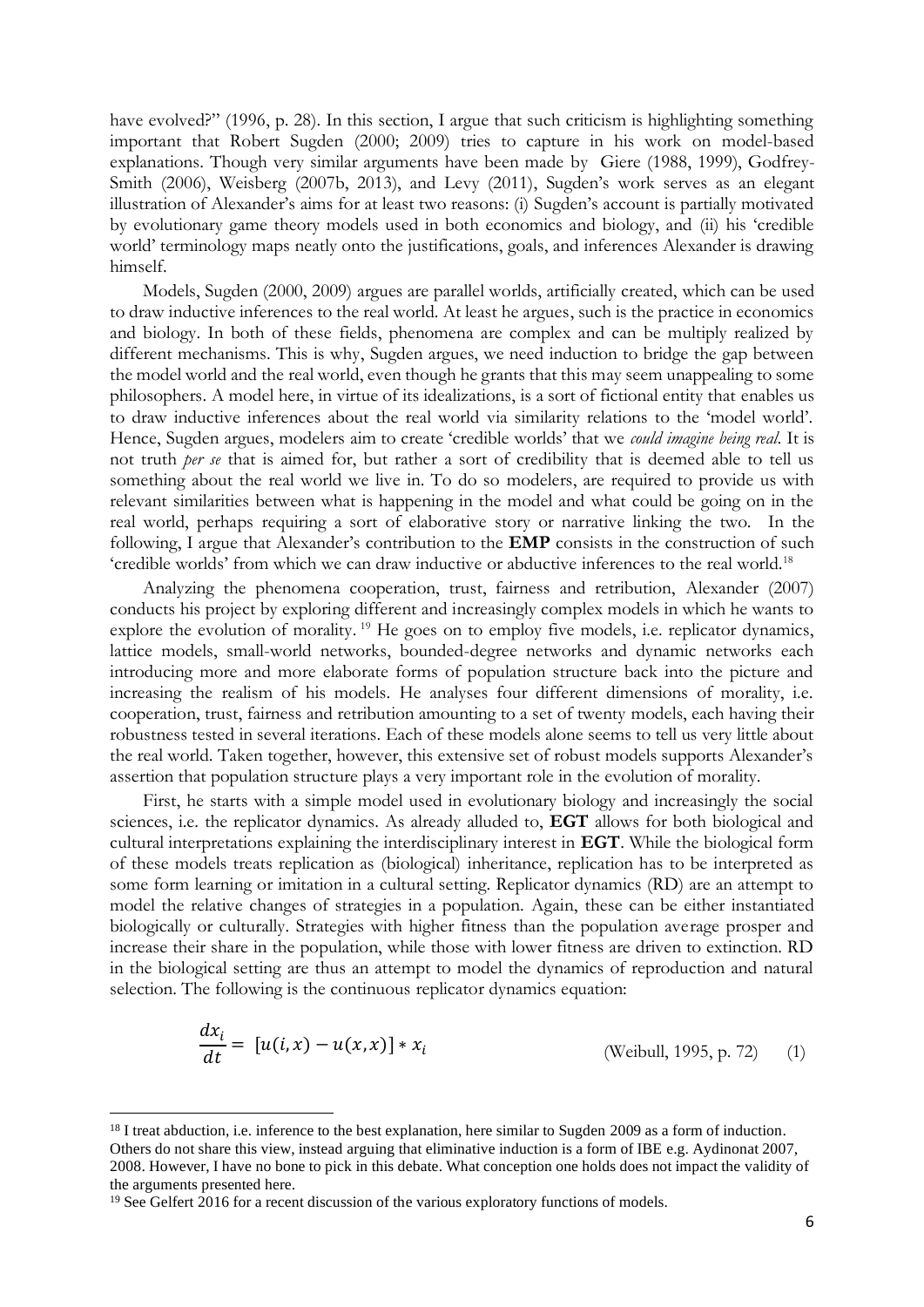In each round individual strategies, i increase their share within a population linear to their success  $u(i,x)$  compared to the average fitness  $u(x,x)$  in the population. Just as the evolutionary stable strategy (ESS) familiar from earlier evolutionary game theory models, RD assume infinite population size or at least infinite divisibility and random interaction. These idealizations allow us to analyze the frequency-dependent success of different strategies, whether they are biologically or culturally transmitted. Though he intends his project to model the cultural evolution of morality, he grants that replicator dynamics leave it open whether the strategies are genetically or culturally transmitted. Let us consider Alexander's first example and the most-analysed game in game theory: the *Prisoner's Dilemma*.

Table 1 *The payoff matrix for the Prisoner's Dilemma*

|                     | Cooperate | Defect |
|---------------------|-----------|--------|
| Cooperate (Lie Low) | к         |        |
| Defect (Anticipate) | T         |        |

In the *Prisoner's Dilemma,* there is only one NE, i.e. Defect, Defect. This famous game can be traced back to Hobbes (1651), who argued that a powerful leader is required to escape the state of nature, i.e. collective defection. In fact, his name is mentioned over twenty times in Alexander's book, pointing to the long tradition of the **EMP**. In Table 1, T is "temptation", i.e. the value tempting defection, R is the "reward" of joint cooperation, P is "punishment" as both receive a lower payoffs then they would have gotten if both had cooperated, and S is the "sucker's" payoff where a cooperator is exploited (2007, p. 55). The payoffs are ordered as follows  $T > R > P > S$  with the additional condition that  $T + S/2$  is smaller than R. The ESS here coincides with the strict Nash Equilibrium (**NE**) <sup>20</sup> predicting mutual defection. Using replicator dynamics to model the evolutionary trajectory shows that co-operators are quickly driven to extinction, with defectors taking over the population.

As his book is called *The Structural Evolution of Morality*, Alexander is aware that human societies are more complex and that we need to account for the social structure of society in order make these models more *credible*. In fact, when population structure is introduced, and interactions are no longer entirely random, making it possible for co-operators to group together, cooperation can persist and evolve. Therefore he moves on to explore agent-based models, i.e. lattice models, smallworld networks, bounded-degree networks and dynamic networks, where agents can choose with whom to interact. Increasing the complexity in his models serves then two purposes: on the one hand the goal is (i) to ensure robustness, i.e. the stability of the outcomes in the model under changes in the model and on the other hand (ii) to increase the credibility of the model, i.e. the likeliness of it telling us the true story about the evolution of morality. As Sugden says: "what we need in addition is some confidence that the production model is likely to do the job for which it has been designed – that it is likely to explain real-world phenomena" (2000, p. 11), and this is

<sup>&</sup>lt;sup>20</sup> The Nash Equilibrium introduced by John Nash, is the central, in fact, most important solution concept in Game Theory. The concept picks out a combination of strategies, i.e. one for each 'player' in the game, in which none of the players has an incentive to unilaterally deviate from his chosen strategy, while the strategies others have chosen remain fixed. In the Prisoner's Dilemma this classically leads to only one unique solution, i.e. mutual defection. Morality quickly suggests itself as an evolved social solution to such inefficient equilibria.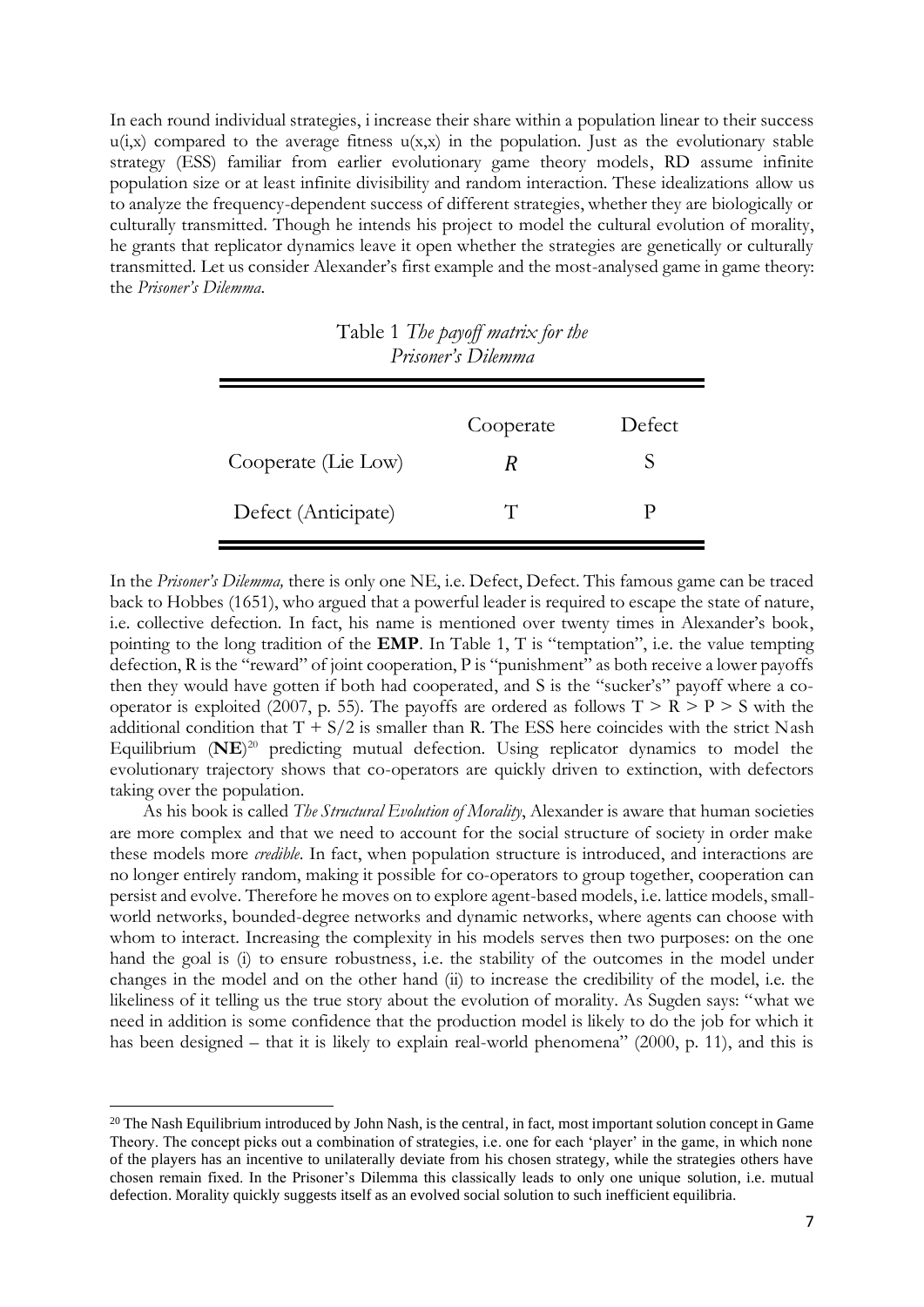Alexander's stronger aim: the prevision of a *how actual* explanation.<sup>21</sup> Let me therefore, now tackle these two purposes in succession.

Looking at robustness first, Alexander claims that the results in his models are sufficiently robust to suggest that moral behavior can emerge and remain stable in a population of boundedly rational agents. I agree with Kuorikiski and Lehtinen (2009) that robustness analysis is somewhat implicit in Sugden's account of inductive inference<sup>22</sup>, this, however, should be interpreted as a continuous inference from increasingly similar model worlds to their real-world counterpart. Robustness analysis and inductive inference are closely related and overlap in important respects, but Sugden is justified in making a distinction on the grounds of their different epistemic properties. Robustness analysis increases internal validity for the model world, while this internal validity is a prerequisite for establishing external validity in the real world. When slightly changed alterations of the model are seen as the target themselves, this distinction breaks down. I take Levy's (2011) subtle criticism on the modeling literature on the evolution of morality, to target the tendency of not sufficiently distinguishing between these two distinct ways in which validity can be increased. Modelers such as Skyrms, Levy argues, take their models to establish external validity, when really only internal validity has been vindicated. I will say more about Levy's criticism in the next section on the empirical adequacy of these models.

When models are used to learn about human morality, Sugden (2009), Cartwright (2009) and others are correct in arguing that the purpose of models is to learn something about a real-world target system. Francesco Guala, argues that it is "necessary to investigate empirically which factors among those that may be causally relevant for the result are likely to be instantiated in the real world but are absent from the experiment (or vice versa)" (2005, p. 157). This procedure of establishing external validity not only applies to inductive inference from the artificial experimental world to the real world but also to inductive inference from the artificial model world to the real world. In both cases, we want to draw inferences from highly idealized and abstract mechanisms to a causal mechanism operating in the real world. As several authors have recently pointed out, there are more important similarities than relevant differences between models and experiments, which makes it difficult to justify drawing any hard boundaries between the two.<sup>23</sup>

In order to gain confidence that Alexander's 'story' provides us with the actual explanation of human morality, requires more, especially evidence from psychology and neuroscience, in order to learn about the causal mechanism behind moral behavior. Even though our models are robust, this robustness in itself only tells us something about the evolution of moral behavior in the model, i.e. unless relevant similarities obtain between the real and the model world. Sugden argues that "a transition has to be made from a particular hypothesis, which has been shown to be true in the model world, to a general hypothesis, which we can expect to be true in the real world too" (2000, p. 19), i.e. inductive inference. Sugden explicates three such inductive schemata, explanation, prediction and abduction. For the purpose of this paper, only his explanation schema is relevant:

- $E1$  in the model world, R is caused by F.
- E2 F operates in the real world.
- E3 R occurs in the real world.
- Therefore, there is a reason to believe:
- $E4 in$  the real world, R is caused by F. (2000, p. 12)

 $21$  I use how actual explanations in a modal sense, i.e. as a subset of how possibly explanations.

<sup>&</sup>lt;sup>22</sup> One may even treat robustness analysis as a necessary component of model-based science itself. Sometimes it is used in a very narrow sense, at other times quite broadly. See Lisciandra 2017 for a recent overview, but also Woodward 2006.

<sup>23</sup> See Mäki 2005 and Parke 2014.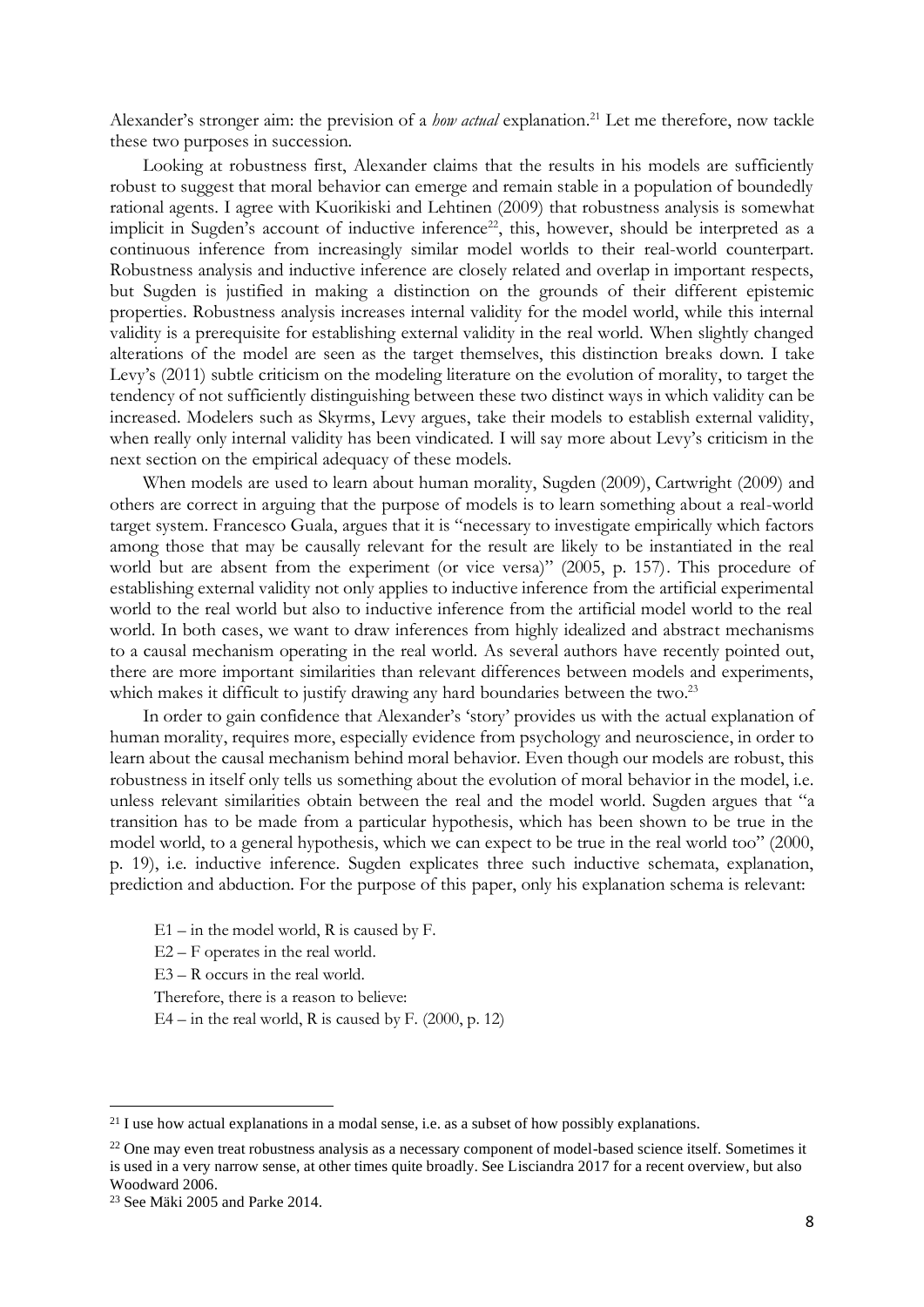The phenomena R in question is the emergence and stability of moral behavior. Though Alexander explicitly wants to explain more, i.e. the emergence and stability of *morality*, we shall first consider whether these models can explain 'moral' behavior. What we need to establish in order to make justified inductive inferences, i.e. extrapolation, from the model world to the real world are relevant similarities. While the relevant set of causal factors in the model, i.e. cultural evolution, do operate in the real world this may be an unavoidable feature of generalized theories. When Sugden speaks of a model's *credibility* he is not talking about their literal truth, but *truthlikeness*, a description of "how the world could be" (2000, p. 24), a credible counterfactual world. For a model world to achieve this kind of credibility, it needs to cohere with the causal processes we know to be operating in the real world. The agents postulated in our model need to be in a relevant sense like real agents in our world. By using evolutionary game theory and bounded rationality models, Alexander intends to trump the standard rational choice theory models in virtue of credibility. Drawing inferences from his models, therefore, he argues is at least inductively more justified than standard game theory explanations for the evolution of morality. This concession, however, is unlikely to convince many critics of rational choice theory.

However, if standard rational choice models are justified, his models should be justified by extension in virtue of their enhanced credibility. If the standard models fail to achieve credibility or rather external validity, we need some further argument, to see how Alexander's models are explanatory. When Alexander moves from the simple replicator dynamics to lattice models, he is continuing his quest for a more credible model world. Here we drop the unrealistic assumption of random interaction in an infinitely sized population for a one-dimensional lattice in which everyone has two neighbors to interact with. Secondly, Alexander analyzes how different learning rules change the strategy dynamics in his models, all of which are rather simple but perhaps better capture the actual strategy changes in human agents. As the assumption of only interacting with two neighbors is highly unrealistic in itself, Alexander moves to small-world networks where some agents have an additional interaction possibility by being connected over a bridge. Further increasing credibility, Alexander moves to bounded-degree networks where every agent has a certain number of connections *i* between k(min) and k(max). Here connections need not be neighbors and are randomly assigned, creating networks that look fairly similar to interaction networks in the real world. However, humans obviously do not choose with whom to interact entirely at random. When we encounter someone who cheats in a cooperative endeavor we will try to avoid them and interact with someone else next time. Alexander draws on Skyrms' & Pemantle's (2000) model of social network formation in order to model changing interaction frequencies. Without going into the specifics and intricacies of each of these models, they illustrate an important point: Alexander's book follows the modeling strategy of first ensuring robustness and internal validity, before moving on to more credible model worlds that gain complexity and inferential power. The latter approach must, of course, be closely related to empirical research into morality, most importantly, perhaps moral psychology.

Robert Sugden's account of modeling is justified in virtue of being a naturalistic, pragmatic account of the actual scientific modeling practice. Models are successful in explaining but do so by induction. Therefore, we should accept induction as a valid principle in the modelers toolkit, "however problematic [that] may be for professional logicians" (2009, p. 19). In a research paper on the evolutionary turn in game theory, Sugden writes:

Evolutionary game theory is still in its infancy. A genuinely evolutionary approach to economic explanation has an enormous amount to offer; biology really is a much better role model for economics than is physics. I just hope that economists will come to see the need to emulate the empirical research methods of biology and not just its mathematical techniques. (2001, p. 128)

Alexander doesn't fall into this trap, for he only sees his mathematical models as a subset of the necessary steps towards a genuine explanation for the evolution of morality. This is where empirical evidence needs to be accumulated, and studies conducted, analyzing development psychology with respect to social norms. Alexander's work, however, guides the way for such empirical research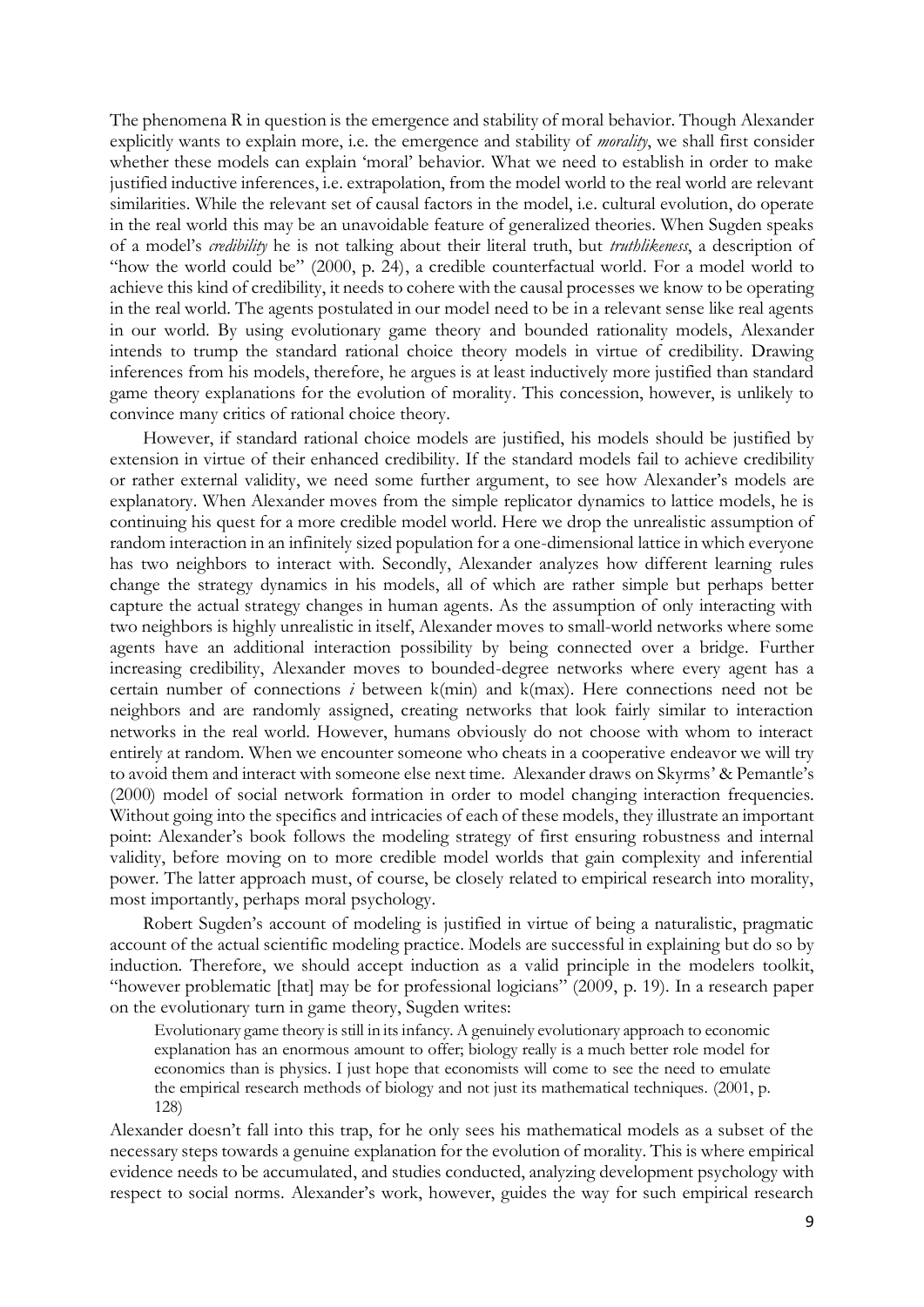and theory testing to commence, in a field that is still nebulous and wide. How to move from robust EGT models to the real world will be explored in the next section.

## **3 Empirical Adequacy**

The most sophisticated criticism of attempts to model the evolution of morality has recently been offered by Arnon Levy (2011). Rather than denying the importance of models, Levy argues that there are two distinct modes of inquiry in which indirect modeling can be used to study otherwise complex phenomena. Levy argues that the work of Skyrms, Alexander, and others is characterized by 'internal' progress, achieved within the model, rather than 'target-oriented' progress where we learn more directly about the target system itself. While Levy does not go as far as to argue that this strategy is pure conceptual exploration<sup>24</sup>, he suggests that it is "more conceptual in spirit" aimed at understanding the initial model itself (2011, p. 186). Target-oriented modeling, Levy argues, progresses by "incrementally adding causal information" primarily guided by considerations of empirical adequacy (p. 186). In contrast, models for the evolution of morality explore the "subtleties of a constructed set-up" with empirical adequacy only playing a minor role (p. 186).

Similarly, Sugden suggests that a "model cannot prove useful unless someone uses it, and whoever that person is, he or she will have to bridge the gap between model world and real world" (2009, p. 26). Though Alexander downplays the role of his models by saying that they alone cannot account for much, he suggests that jointly with theories of bounded rationality and research in psychology and economics we can get closer to the actual explanation of how morality evolved. This is the main motivation behind Sugden's (2000, 2009) credible world account of modeling. If models were only about conceptual exploration and providing theorems, any mention of the real world and the relationship of the model to it would be *nothing but* telling a story to sell one's model. Levy (2011) suggests that this is what might be happening in the models provided by Skyrms and Alexander. However, as I shall argue, their modeling strategy of the evolution of moral norms explicitly acknowledges relevant real world factors and successively tries to increase the credibility of his models. In the following, I shall argue that **EGT** models can inform empirical research and vice-versa.

Rosenberg and Linquist (2005) wrote a paper on evolutionary game theory models for cooperation and how to test them empirically, which will prove highly useful for this section. They argue that we can use archaeology, anthropology, primatology and even gene-sequencing to support **EGT** models. Supporting Alexander, they argue that human cooperation is too sophisticated, conditionalized and domain-general for it to be a genetically hardwired trait. What Alexander does not consider is potential gene-culture co-evolution. But I take him to make a deliberately weaker claim, that even if it turns out that human morality is entirely cultural, his models will be useful. If we find empirical evidence for 'hard-wired' behavior than all the better for an evolutionary explanation of morality. However, in order to have a credible **EGT** model Rosenberg and Linquist argue already requires a lot of substantial assumptions, for example, emotion, reliable memories, a theory of (other) mind(s), language and imitation learning. Experiments in economics and psychology, often done in the form of games, can inform us about how humans act, and how a change in conditions changes human behavior. Such empirical work can then help the modeler to not only increase the credibility of his models but also to eliminate those models would tell a completely misguided story of the evolution of (human) morality.<sup>25</sup>

Rosenberg and Linquist provide the popular example of the big-game hunt hypothesis as an explanation for why humans started cooperating. They point out that the empirical data suggests

<sup>24</sup> See Hausman 1992.

<sup>&</sup>lt;sup>25</sup> As Zollman 2009 points out in his review of Arnold 2008, models have directly inspired experimental work on the evolution of morality, e.g. Wedekind and Milinki 2000; Seinen and Schram 2006.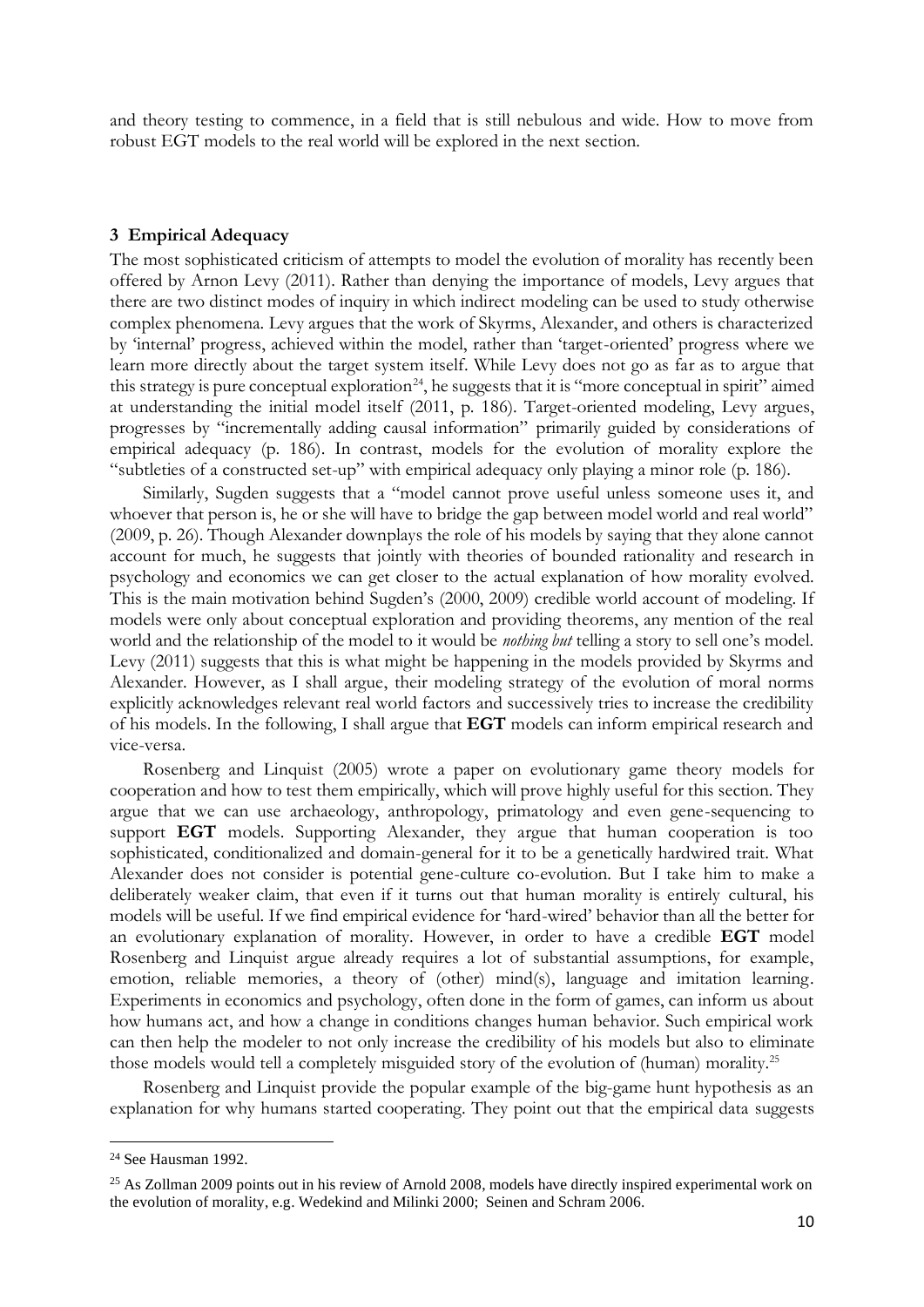that big-game hunter was an inferior strategy in comparison to gathering, not even granting the payoffs specified in a stag-hunt game. Though the big-game hunt hypothesis tells a nice story of why humans started to cooperate, we should treat it as even less than a 'just so story' because the evidence suggests that it is most likely false. As an alternative, they propose cooperative child-caring which interestingly also fits the mathematical description of a stag-hunt game. In light of empirical evidence, they argue that modelers should try to alter their stag-hunt models for trust by thinking about the potential payoffs of cooperative child-care rather than the payoffs of cooperative hunting.

Such is the nature of this enterprise: both modeling and empirical research can inform each other in a variety of ways. Though many models will be discarded, this leaves us with a much narrower set of how possible explanations and gets us closer to the actual one. They close their paper by stating that is "not for philosophers to speculate how this research once commenced will eventuate" (p. 156), but it is nevertheless necessary to bring in line the theoretical work done in evolutionary game theory with the empirical data from various field.<sup>26</sup> Otherwise, **EGT** models are nothing but conceptual exploration, and as Sugden points out, modelers should and can aim for more. Nevertheless, Hegselmann (2009) suggests caution against the hope that the "huge gap between macroscopic models of moral dynamics and the known variety of microscopic processes that seem to generate certain assumed overall effects" (p. 5689) can be bridged in the near future, if at all. Criticism directed against Alexander, stating that he failed to provide a complete explanation is not nearly as effective when a complete explanation is not reachable anyway. While we might consider Alexander's work as only one of the first steps in getting closer to a complete explanation of human morality, it remains an important step nonetheless. Though the empirical data is weak, or rather because of it, it is so important to combine the research results from different fields. Models, far from being a mere add-on to this research program, appear to be a necessary and integral part of the **EMP**, transforming it more and more into a science in its own right. Let me now conclude this discussion with the controversial debate whether such models have any impact on the *moral* status of morality.

## **4 Implications for the Moral Status of Morality**

Alexander concludes that "evolutionary game theory, coupled with the theory of bounded rationality and recent experimental work bridging the gap between psychology and economics, provides what appears to be a radical restructuring of the foundations of moral theory" showing that the content of "moral theories are real and binding" (2007, p. 291), though their content is highly dependent on us and the structure of society. Alexander (2007), rather than providing an evolutionary debunking argument for morality, claims to provide an 'objective but relative' basis for morality in so far as he shows that the principles of morality are in the best long-term interest of everyone, a claim that may seem just as radical. This distinction is important as it is often treated anonymously; however, as I shall argue, Alexander goes one step too far when he treats the instrumental justification of morality as an epistemic justification.<sup>27</sup>

Due to the importance of population structure illustrated in his book, Alexander argues morality is necessarily relative to the structure of society. Morality, he argues, is objective but relative. This is an ambitious suggestion, standing in stark contrast to the careful conclusions Alexander has drawn in the rest of his book, and hence deserves closer inspection. Unlike Joyce (2001, 2006), Street (2006) and Rosenberg (2003, 2011), who provide evolutionary debunking arguments for the objectivity of morality, Alexander argues that his models, rather than undermining, are able to vindicate morality. And in doing so, he draws explicitly on Hume:

<sup>&</sup>lt;sup>26</sup> Similar arguments have recently been raised against the use of game theoretic tools to explain the evolution of multicellularity. See Veit 2019a.

<sup>&</sup>lt;sup>27</sup> I thank Richard Joyce for suggesting this formulation to me.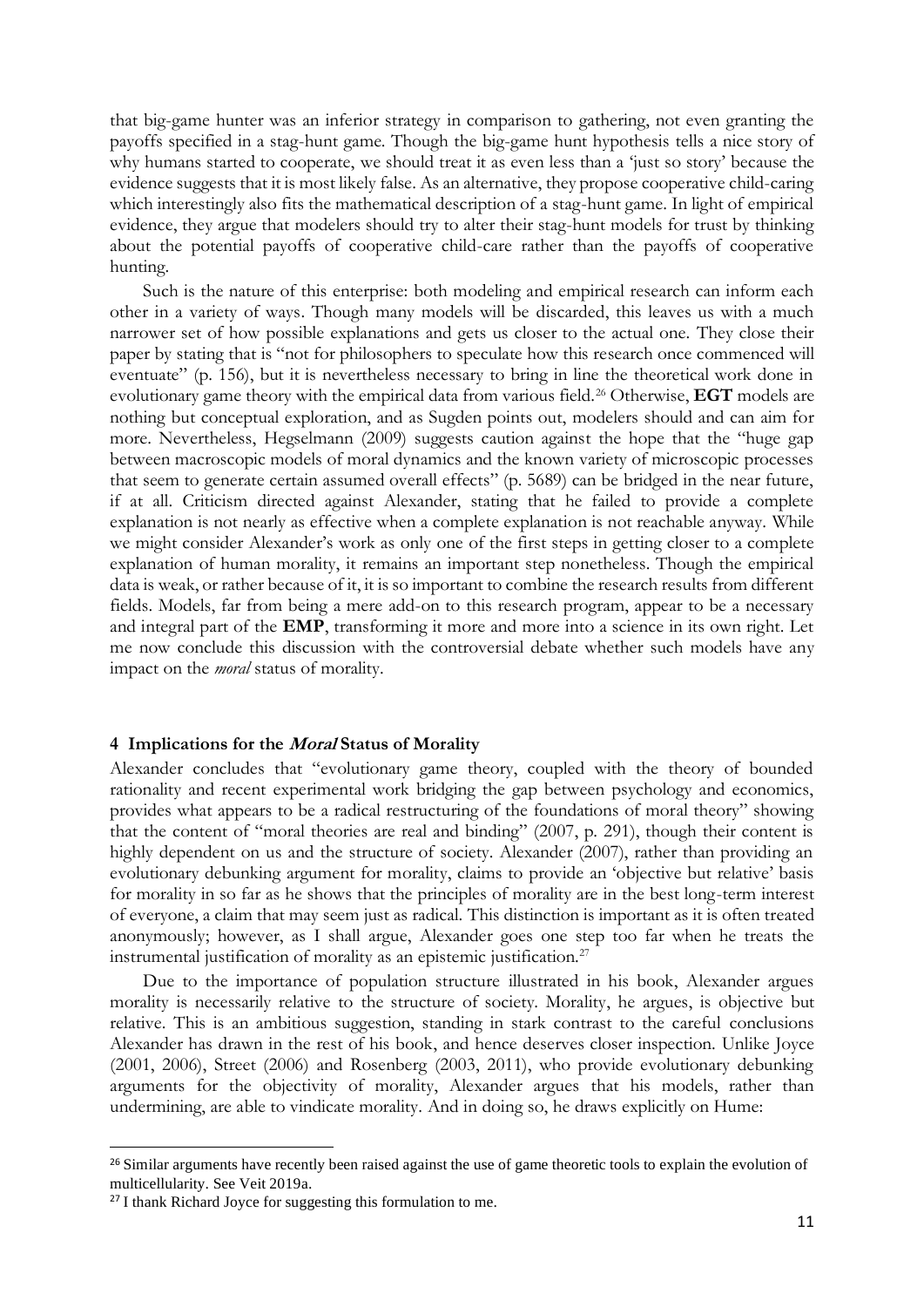[M]uch work has to be undertaken in order to unpack Hume's "certain proposition" that "[T]is only from the selfishness and confin'd generosity of men, along with the scanty provision nature has made for his wants, that justice derives its origin."[28] And, as for the origin of justice, so for the rest of morality. (2007, p. 291).

For Humeans in the tradition of Bernard Williams (1981) and arguably Hume himself, notions of objectivity were always somewhat odd. In fact, all of the three evolutionary debunkers mentioned above, see themselves as Humeans. They argue that in light of an evolutionary explanation for the adaptiveness of moral attitudes and behavior, there is neither a need nor should we endorse any 'magical' property that makes morality somehow objective. Nevertheless, Richard Joyce (2001) in his book *The myth of morality* explores the possibility of vindicating the objectivity of morality by linking it to rationality, as perhaps the strongest candidate view to avoid the conclusions of the error theorist (see Mackie 1977). Alexander's argument for the vindication of morality rests on the same motivation: if it can be shown that it is in everyone's interest to act according to morality, morality can be saved.

For this approach to be successful, Joyce (2001) argues we would need to arrive at some sort of categorical imperative that derives from rationality alone, i.e. precisely the route Kant took to save the status of morality from Hume's philosophy. For Humeans, who see reasons as relative to desires, aims and preferences (perhaps also beliefs), this approach must be futile. The moral heuristics will not only be relative to the structure of the society we live in, but also relative to the aims and desires we have, and hence subjective. They would be nothing more than mere heuristics that apply to the majority of the population in the majority of circumstances. Alexander does not see this as a problem; in fact, he sees it as sufficient for grounding morality as something objective, but nevertheless relative.<sup>29</sup>

However, as I see it the previously provided arguments are sufficient for casting doubt on the project of vindicating the objectivity of morality by pointing to a highly relativistic notion of rationality crucially depending on the social structure of society.<sup>30</sup> For even if we grant that this is a sort of objectivity, it is not what humans refer to when talking about the objectivity of morality, nor is it what metaethicists are usually interested in. Error theorists like Mackie, Joyce and Rosenberg readily accept the debunking. Alexander, however, prefers a more subtle version of what we could mean by moral objectivity. His work captures something important: the advice we give our children, the moral norms we teach are likely to be in their long-term best interest. They are useful heuristics that evolved to reap the benefits of cooperation in strategic interaction problems, and as Alexander points out, they are highly contingent on the social structure of society. Levy (2018) suggests that the models explored in the **EMP** could provide us with insights into the desirability of certain institutions and societal norms, merely in virtue of their stability. For metaethics, however, the impact of the **EMP** may be severe. Akin to an electromagnetic pulse (**EMP**) the Explaining Morality Program could paralyze much of the traditional work of philosophers working on morality.<sup>31</sup> Hence, it comes with no surprise that many naturalists and philosophers of science seem to hold a deflated sense of moral objectivity or become error theorists, such as Mackie.

<sup>28</sup> *A Treatise of Human Nature*, Book III, part II, section II.

 $29$  Richard Joyce 2001, 2006 explores these issues in more detail than I can do justice here.

<sup>&</sup>lt;sup>30</sup> Sterelny and Fraser 2016 offer a defence of such a weaker form of moral realism. I will note that I do not find such approaches plausible, as they commonly rest on a re-definition of what is traditionally understood as moral realism.

<sup>&</sup>lt;sup>31</sup> This, however, is a matter for another paper. Nagel 2012 recognizes this threat but turns the modus ponens into a modus tollens even going so far as to argue that since moral realism is true the Darwinian story of how morality evolved must be false. This gets things backwards. See Garner 2007 for radical conclusions regarding the elimination of morality, or for nihilism more generally, see Sommers & Rosenberg 2003 and Veit 2019b. A collected volume on the question whether morality should be abolished has recently been published by Garner and Joyce 2019.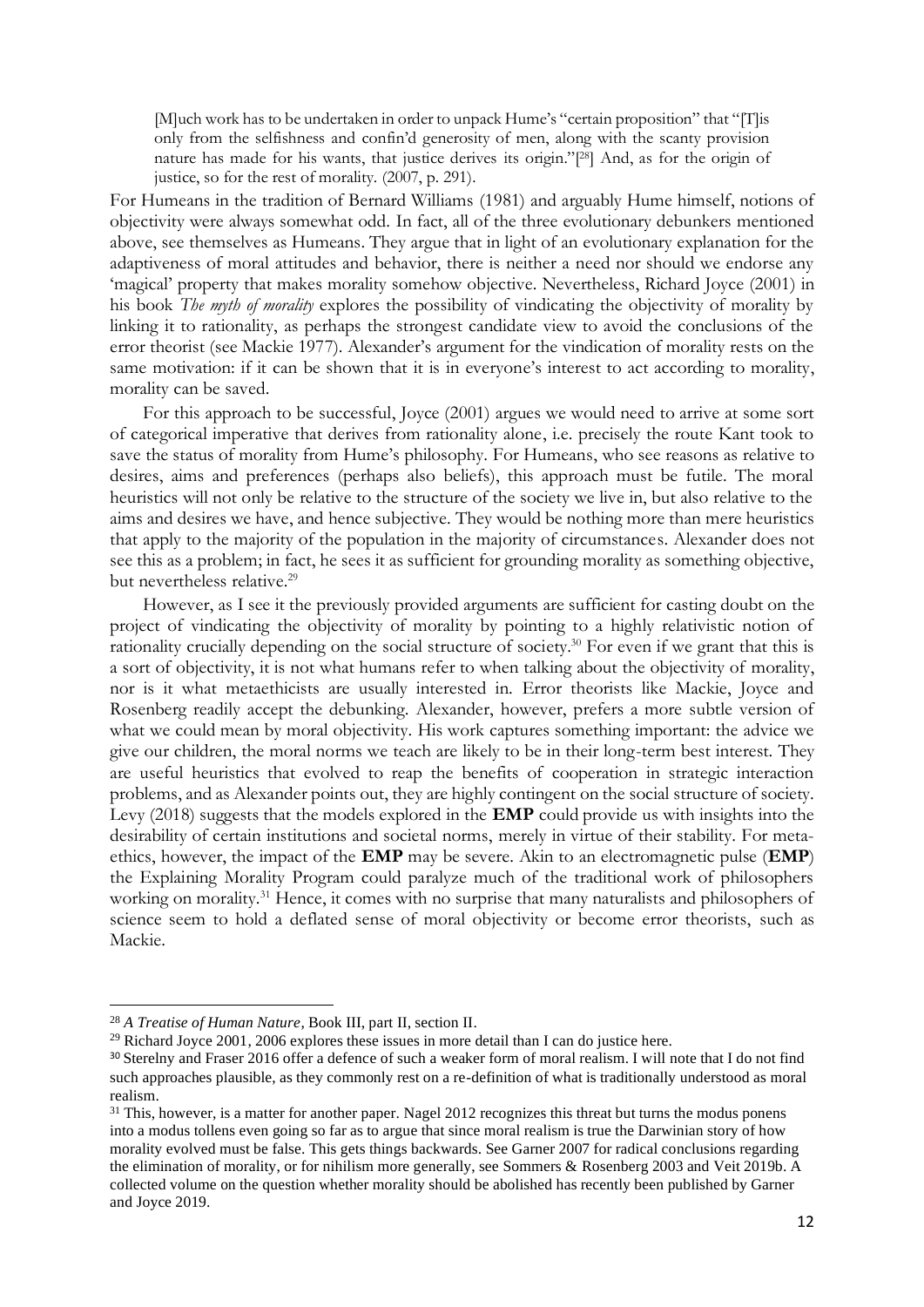Much more empirical work needs to be done, but the long path to explaining morality is at least partly illuminated by the work of modelers such as Skyrms, Alexander, and others. Clearly, this can only be the beginning of an explanation, but the first steps have been taken. Replicator dynamics have limits and often need to be supplanted with other models, e.g. non-**EGT** models for inheritance and cognitive mechanisms, to provide satisfying explanations of real-world phenomena. A diverse set of multiple models among which as Hegselmann (2009) argues bridges can be built may be the best thing we can hope for, but these as I have argued are importantly not without considerable explanatory power. It is just the faulty ideal of a complete explanation that blocks such incremental steps towards a better understanding of complex phenomena such as human morality.

## **Acknowledgements**

First of all, I would like to thank Richard Joyce, Rainer Hegselmann, Shaun Stanley, Vladimir Vilimaitis, Gareth Pearce and Geoff Keeling for on- or offline conversations on the topic. Furthermore, I would like to thank Cailin O'Connor, Caterina Marchionni, and Aydin Mohseni for their comments on a much earlier draft that was concerned with evolutionary game theory models more generally and Topaz Halperin, Shaun Stanley and two anonymous referees for comments on the final manuscript of this paper.

Also, I would like to thank audiences at the 11th MuST Conference in Philosophy of Science at the University of Turin, 2018's Model-Based Reasoning Conference at the University of Seville, the 3rd think! Conference at the University of Bayreuth, the 4th FINO Graduate Conference in Vercelli, the Third International Conference of the German Society for Philosophy of Science at the University of Cologne and the 26th Conference of the European Society for Philosophy and Psychology at the University of Rijeka. Sincere apologies to anyone I forgot to mention.

## References

Alexander, J. M. 2007. The Structural Evolution of Morality. Cambridge University Press.

- Arnold, E. 2008. Explaining Altruism: A Simulation-Based Approach and its Limits, Ontos.
- Aydinonat, N. E. 2018. "The diversity of models as a means to better explanations in economics" in Journal of Economic Methodology, 25:3, 237-251.
- Aydinonat, N. E. 2008. The invisible hand in economics: How economists explain unintended social consequences. IN EM advances in economic methodology. London: Routledge.
- Aydinonat, N. E. 2007. "Models, conjectures and exploration: An analysis of Schelling's checkerboard model of residential segregation". Journal of Economic Methodology, 14, 429–454.
- Axelrod, R. 1984. The evolution of cooperation. Basic Books, New York.
- Axelrod R. & Hamilton W. D. 1981. "The evolution of cooperation". Science 211:1390–1396.

Binmore, K. 1994. Playing fair: game theory and the social contract I. MIT Press, Cambridge

- Binmore, K. 1998. Just playing: game theory and the social contract II. MIT Press, Cambridge
- Binmore, K. 2005. Natural justice. Oxford University Press, Oxford
- Binmore, K., J. Swierzbinski, S. Hsu, and C. Proulx (1993). "Focal points and bargaining." International Journal of Game Theory 22: 381–409.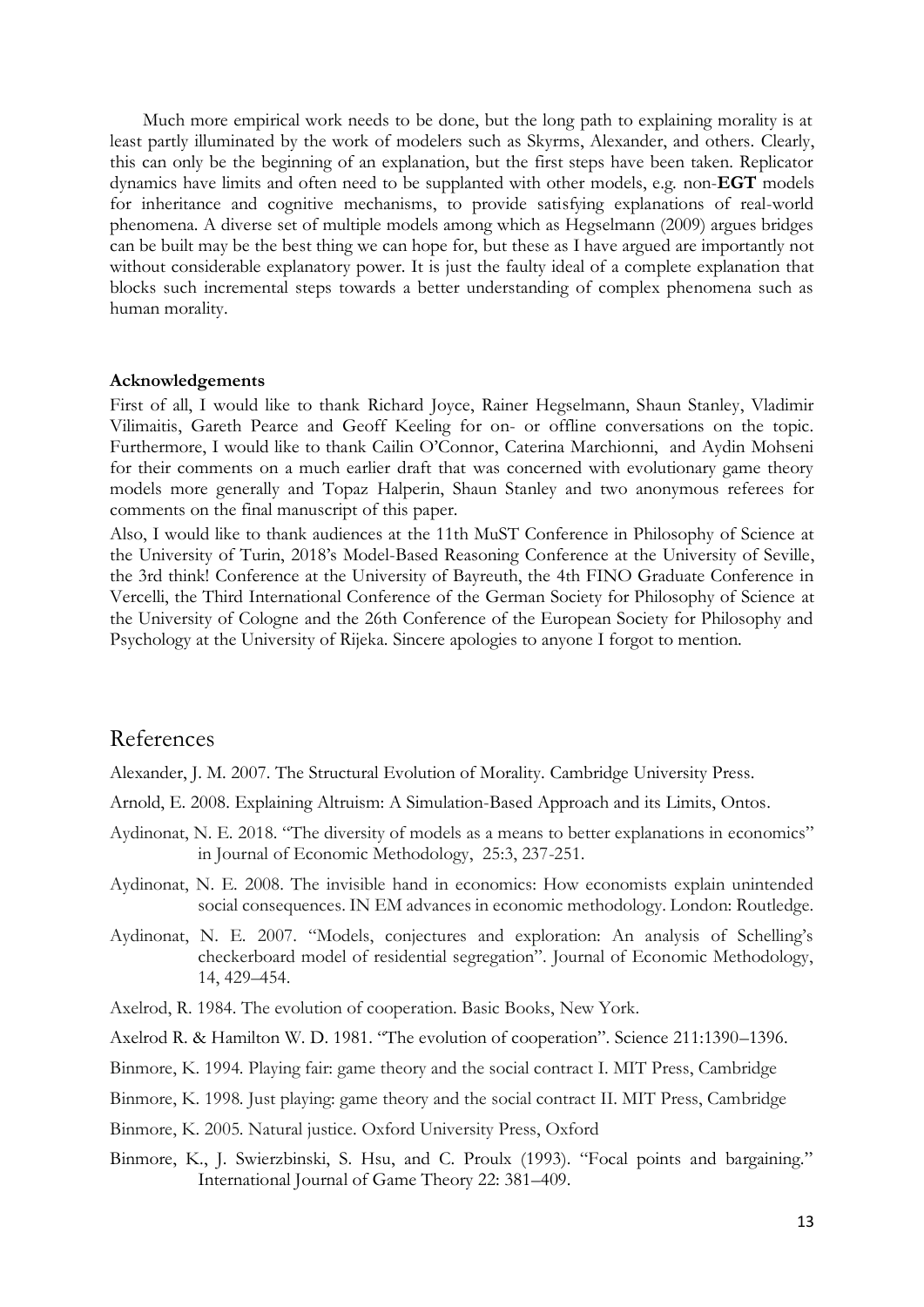- Boehm, C. 2012. Moral Origins: The Evolution of Virtue, Altruism, and Shame , New York: Basic Books.
- Bowles, S. & Gintis, H. 2011. A cooperative species: Human reciprocity and its evolution. Princeton University Press.
- Cartwright, N. 2009. "If No Capacities Then No Credible Worlds. But Can Models Reveal Capacities?" Erkenntnis, 70, 45–58.
- Churchland, P.S. 2019. Conscience: The Origins of Moral Intuition. Press: W. W. Norton
- Dawkins, R. 1976. The Selfish Gene. Oxford: Oxford University Press.
- Dennett, D. C. 1996. Darwin's dangerous idea: evolution and the meanings of life. New York: Simon & Schuster.
- D'Arms, J. & Batterman, R. and Górny, K. 1998. "Game Theoretic Explanations and the Evolution of Justice," Philosophy of Science, 65: 76–102.
- D'Arms, J. 1996. "Sex, Fairness, and the Theory of Games," Journal of Philosophy, 93 (12): 615– 627.
- D'Arms, J. 2000. "When Evolutionary Game Theory Explains Morality, What Does It Explain?" Journal of Consciousness Studies 7(1–2): 296–299.
- de Waal, F. 1996. Good Natured: The Origins of Right and Wrong in Humans and Other Animals, Cambridge, MA: Harvard University Press.
- de Waal, F. 2006. Primates and Philosophers, Princeton: Princeton University Press.
- FitzPatrick, W. Spring 2016. "Morality and Evolutionary Biology", The Stanford Encyclopedia of Philosophy, Edward N. Zalta (ed.), URL <https://plato.stanford.edu/archives/spr2016/entries/morality-biology/>.
- Garner, R. & Joyce, R. 2019. The End of Morality: Taking Moral Abolitionism Seriously. New York: Routledge.
- Garner, R. 2007. Abolishing Morality. Ethical Theory and Moral Practice, 10(5), 499-513.
- Gelfert, A. 2016. How to Do Science with Models. Dordrecht: Springer.
- Giere, R. 1999. Science Without Laws, Chicago: University of Chicago Press.
- Giere, R. 1988. Explaining science. University of Chicago Press, Chicago.
- Godfrey-Smith, P. 2006. "The strategy of model-based science" in Biology and Philosophy 21:725- 740.
- Grüne-Yanoff, T. & Marchionni, C. 2018. Modeling model selection in model pluralism, Journal of Economic Methodology, 25:3, 265-275.
- Guala, F. 2005. The Methodology of Experimental Economics, New York, Cambridge University Press.
- Guala F. 2002. Models, Simulations, and Experiments. In: Magnani L., Nersessian N.J. (eds) Model-Based Reasoning. Springer, Boston, MA.
- Dennett, D. C. 1996. Darwin's dangerous idea: evolution and the meanings of life. New York: Simon & Schuster.
- Hausman, D. 1992. The inexact and separate science of economics. Cambridge: Cambridge University Press.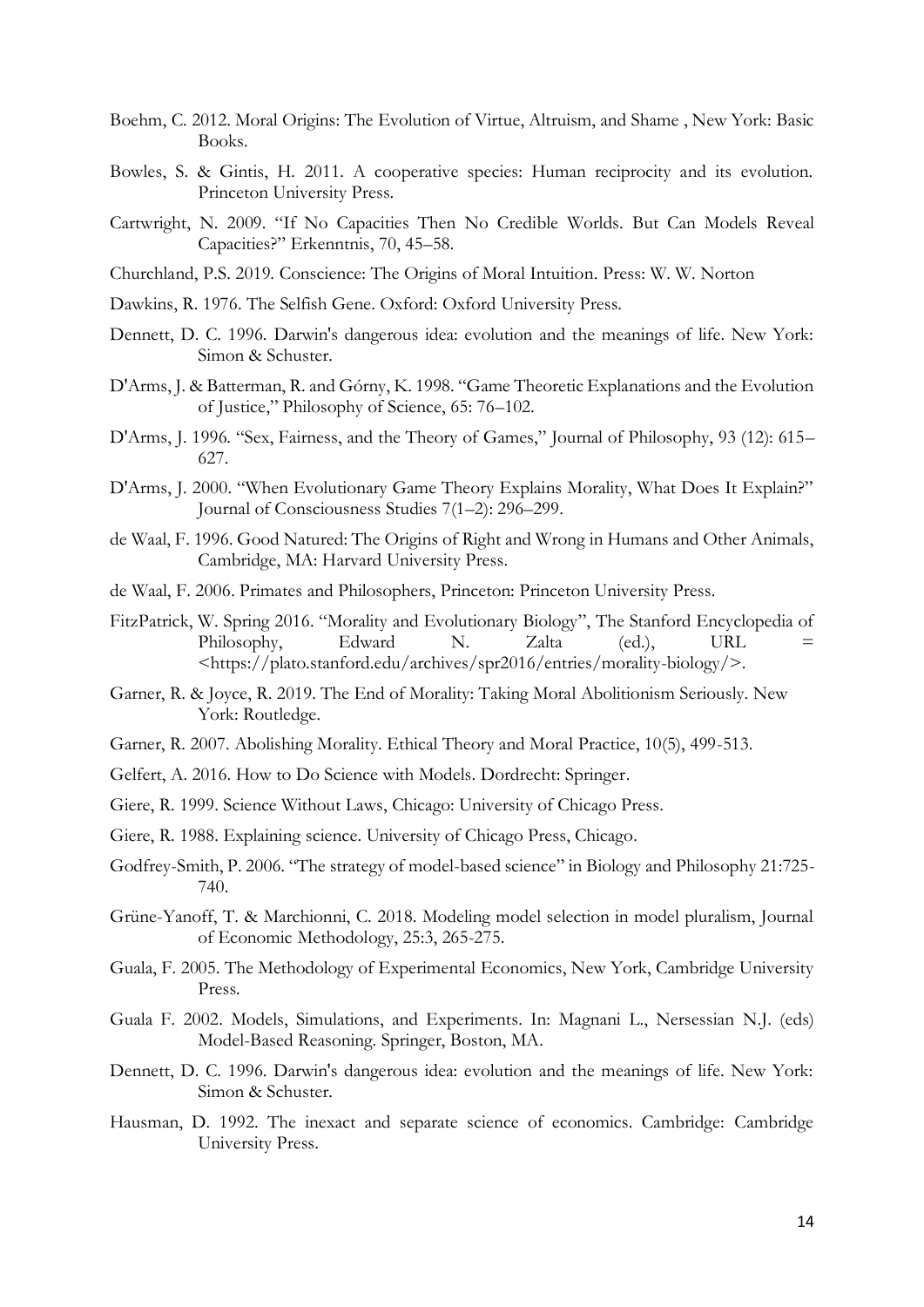- Hegselmann, R. 2017. "Thomas C. Schelling and James M. Sakoda: The Intellectual, Technical, and Social History of a Model." Journal of Artificial Societies and Social Simulation 20 (3): 15.
- Hegselmann, R. & Will, O. 2013. "From Small Groups to Large Societies: How to Construct a Simulator?" Biological Theory (2013) 8:185-194.
- Hegselmann, R. & Will, O. 2010. "Modelling Hume's moral and political theory The design of HUME1.0". In: Baurmann M, Brennan G, Goodin R, Southwood N (eds.) Norms and values: the role of social norms as instruments of value realisation. Nomos, Baden-Baden, pp 205–232.
- Hegselmann R. 2009. "Moral dynamics". In: Meyers R. A. (eds) Encyclopedia of complexity and systems science. Springer, New York, pp 5677–5692.
- Hobbes, T. 1651/1982. Leviathan. Harmondsworth, Middlesex: Penguin.
- Hume, D. 2007. A treatise of human nature (ed by Norton, D.F. &Norton, M.J.). Oxford University Press, Oxford.
- Hume, D. 1998. An enquiry concerning the principles of morals (ed by Beauchamp TL). Oxford University Press, Oxford.
- Joyce, R. 2006. The Evolution of Morality. Cambridge, Massachusetts: MIT Press.
- Joyce R. 2001. The Myth of Morality. Cambridge: Cambridge University Press.
- Kagel, J. H. & Roth, A. E. 1998. Handbook of Experimental Economics. Princeton University Press.
- Kitcher, P. 1999. Games social animals play: commentary on Brian Skyrms' Evolution of the Social Contract. Philosophy and Phenomenological Research 59, 1: 221– 228.
- Knuuttila, T. 2011. Modelling and Representing: An Artefactual Approach to Model-based Representation. Studies in History and Philosophy of Science, 42, 262–271.
- Kuorikoski, J. & Lehtinen, A. 2009. "Incredible Worlds, Credible Results". Erkenntnis, 70, 119-31.
- Levy, A. 2018. "Evolutionary models and the normative significance of stability" Biol Philos 33: 33.
- Levy, A. 2011. "GAME THEORY, INDIRECT MODELING, AND THE ORIGIN OF MORALITY." The Journal of Philosophy, vol. 108, no. 4, 2011, pp. 171–187.
- Lisciandra, C. 2017. "Robustness analysis and tractability in modeling" European Journal for Philsoophy of Science, 7: 79-95.
- Mackie, J.L. 1977. *Ethics – Inventing right and wrong*. Penguin Books, Harmondsworth.
- Mäki, U. 2005. "Models are experiments, experiments are models", Journal of Economic Methodology, 12:2, 303-315.
- Muldoon, R. 2007. Robust simulations. Philosophy of Science, 74, 873–883.
- Nagel, T. 2012. Mind and Cosmos: Why the Materialist Neo-Darwinian Conception of Nature is Almost Certainly False. Oxford: Oxford University Press.
- Northcott, R. & Alexandrova, A. 2015. "Prisoner's Dilemma doesn't explain much". In Martin Peterson (ed.), The Prisoner's Dilemma. Cambridge: Cambridge University Press. pp. 64-84.
- Nowak, M. A., & Highfield, R. 2011. Super cooperators: Altruism, evolution, and why we need each other to succeed. New York, NY: Free Press.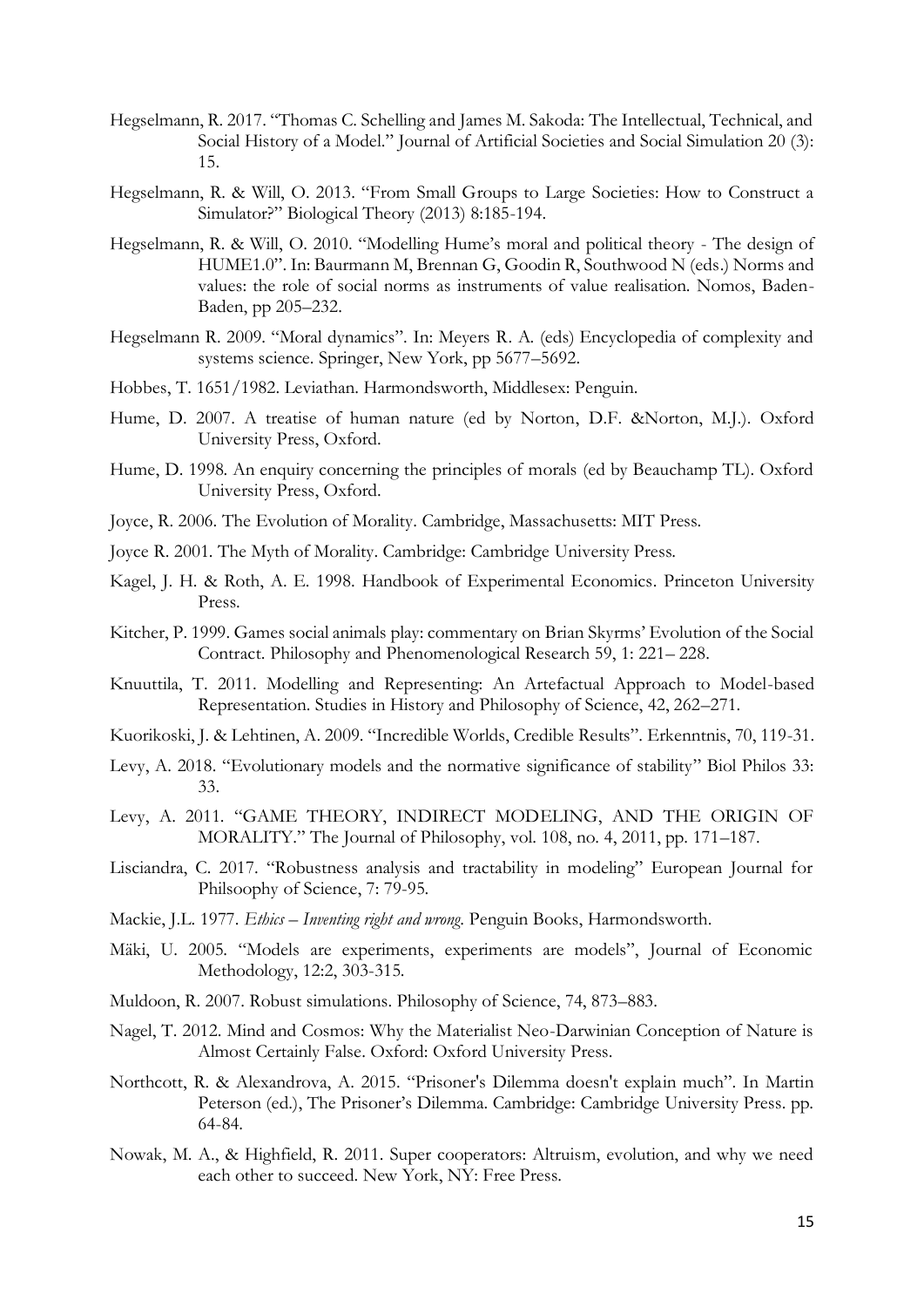- Parke, E. C. 2014. Experiments, simulations, and epistemic privilege. Philosophy of Science, 81(4), 516–536.
- Plato. 1961. "Protagoras". In: Hamilton E, Huntington C (eds) The collected dialogues of Plato. Princeton UP, Princeton
- Rosenberg, A. 2011. The Atheist's Guide to Reality, New York: W. W. Norton & Company.
- Rosenberg, A. & Linquist, S. 2005. "On the original contract: evolutionary game theory and human evolution", Analyze und Kritik, 27: 137-157.
- Sadrieh, A. Güth, W., P. Hammerstein, P., et al. (2001). "Group report: is there evidence for an adaptive toolbox?," in G. Gigerenzer and R. Selten, eds., Bounded Rationality: The Adaptive Toolbox. Cambridge, MA: The MIT Press, chapter 6, pp. 83–102.
- Seinen, I. & Schram, A. 2006. "Social Status and Group Norms: Indirect Reciprocity in a Helping Experiment," European Economic Review 50(3), 581-602.
- Skyrms, B. 2004. The stag hunt and the evolution of social structure. Cambridge University Press.
- Skyrms, B. & Pemantle, R. 2000. "A dynamic model of social network formation." Proceedings of the National Academy of Sciences of the United States 97, 16: 9340–9346.
- Skyrms, B. 1996. Evolution of the Social Contract. Cambridge: Cambridge University Press.
- Sterelny, K., & Fraser, B. 2016. Evolution and Moral Realism. British Journal for the Philosophy of Science, 68(4), 981-1006.
- Sober. E. & Wilson, D.S. 1998. Unto others: The evolution and psychology of unselfish behavior. Harvard University Press: Cambridge.
- Sommers, T. and Rosenberg, A. 2003. "Darwin's Nihilistic Idea: Evolution and the Meaninglessness of Life," Biology and Philosophy, 18: 653–68.
- Sugden, R., 2009. "Credible Worlds, Capacities and Mechanisms, Erkenntnis". 70, 3–27.
- Sugden, R. 2001. "The evolutionary turn in game theory" Journal of Economic Methodology 8:1, 113–130.
- Sugden, R. 2000. "Credible worlds: The status of theoretical models in economics". Journal of Economic Methodology, 7, 1-31.
- Street, S. 2006. "A Darwinian Dilemma for Realist Theories of Value". Philosophical Studies.;127:109–166.
- Veit, W. 2019a. "Evolution of multicellularity: cheating done right" Biology & Philosophy 34: 34. Online First.<https://doi.org/10.1007/s10539-019-9688-9>
- Veit, W. 2019b. "Existential Nihilism: The Only Really Serious Philosophical Problem". Journal of Camus Studies 2018, 211-232.
- Veit, W., Dewhurst, J., Dołega, K., Jones, M., Stanley, S., Frankish, K. & Dennett, D.C. (2019). The Rationale of Rationalization – Behavioral and Brain Sciences 43, e53. https://doi.org/10.1017/S0140525X19002164
- Wedekind, C. & Milinski, M. 2000. "Cooperation Through Image Scoring in Humans," Science 288, 850-852.
- Weisberg, M. 2013. Simulation and Similarity: Using Models to Understand the World. Oxford: Oxford University Press.
- Weisberg, M. 2007a. "Three Kinds of Idealization" in Journal of Philosophy 104 (12):639-659.
- Weisberg, M. 2007b. "Who is a Modeler?" British Journal for Philosophy of Science 58: 207–233.